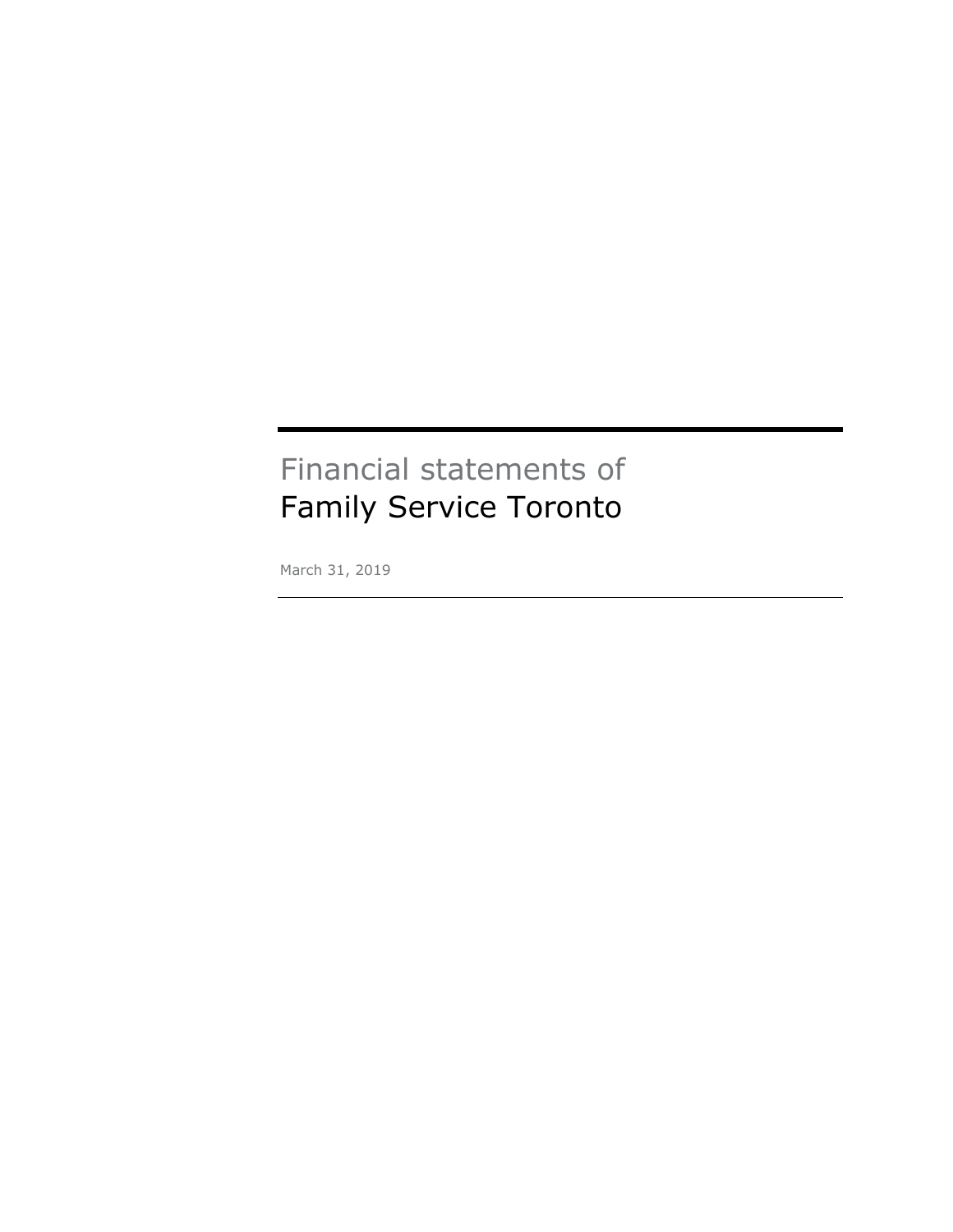| Independent Auditor's Report          | $1 - 2$        |
|---------------------------------------|----------------|
| Statement of financial position       | 3              |
| Statement of operations               | $\overline{4}$ |
| Statement of changes in fund balances | 5.             |
| Statement of cash flows               | 6              |
| Notes to the financial statements     | $7 - 24$       |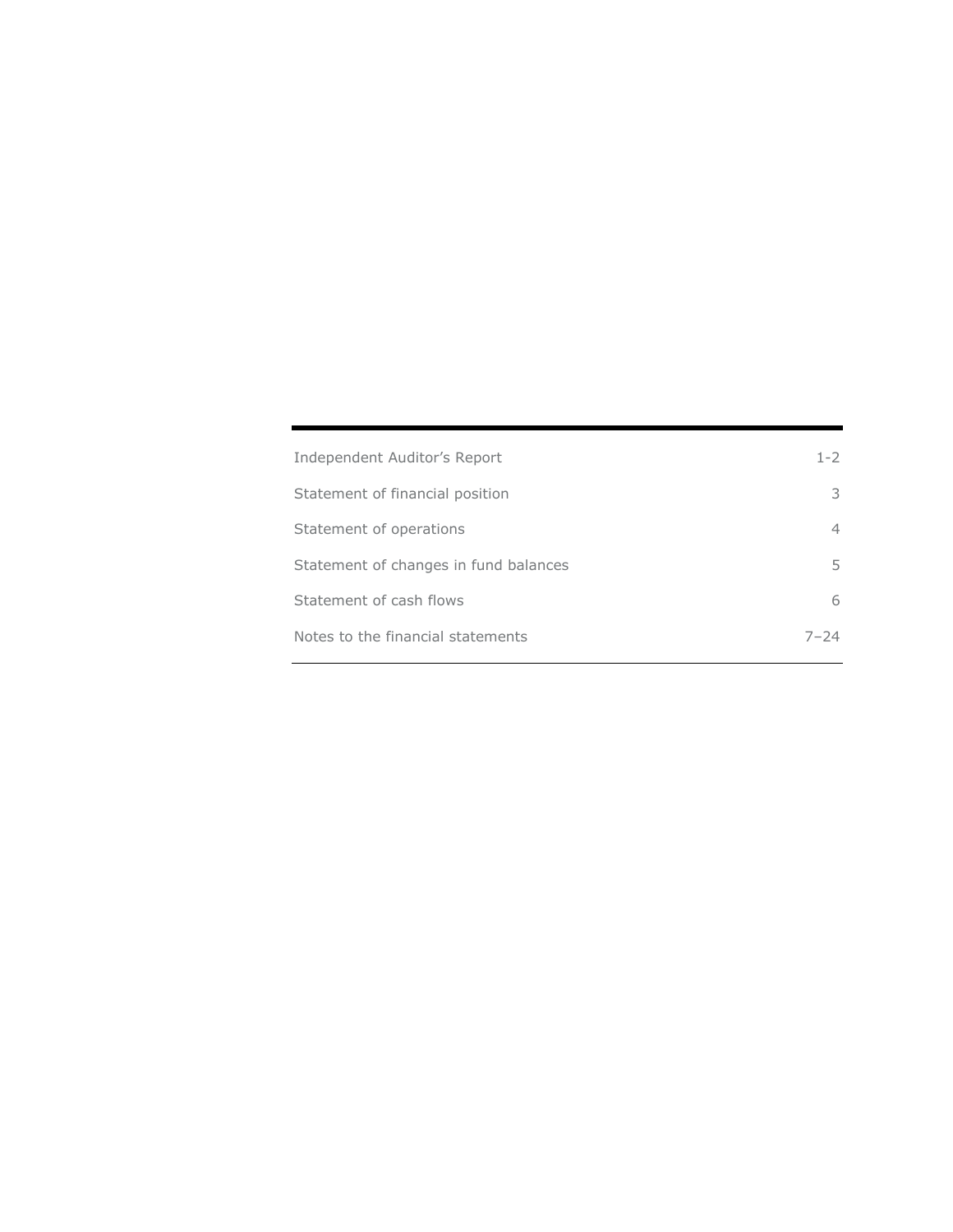# Deloitte.

Deloitte LLP 400 Applewood Crescent Suite 500 Vaughan ON L4K 0C3 Canada

Tel: 416-601-6150 Fax: 416-601-6151 www.deloitte.ca

# **Independent Auditor's Report**

To the Members of Family Service Toronto

# **Opinion**

We have audited the financial statements of Family Service Toronto ("FST"), which comprise the statement of financial position as at March 31, 2019, and the statements of operations, changes in fund balances and cash flows for the year then ended, and notes to the financial statements, including a summary of significant accounting policies (collectively referred to as the "financial statements").

In our opinion, the accompanying financial statements present fairly, in all material respects, the financial position of FST as at March 31, 2019, and the results of its operations and its cash flows for the year then ended in accordance with Canadian accounting standards for not-for-profit organizations.

# **Basis for Opinion**

We conducted our audit in accordance with Canadian generally accepted auditing standards ("Canadian GAAS"). Our responsibilities under those standards are further described in the *Auditor's Responsibilities for the Audit of the Financial Statements* section of our report. We are independent of FST in accordance with the ethical requirements that are relevant to our audit of the financial statements in Canada, and we have fulfilled our other ethical responsibilities in accordance with these requirements. We believe that the audit evidence we have obtained is sufficient and appropriate to provide a basis for our audit opinion.

# **Responsibilities of Management and Those Charged with Governance for the Financial Statements**

Management is responsible for the preparation and fair presentation of the financial statements in accordance with Canadian accounting standards for not-for-profit organizations, and for such internal control as management determines is necessary to enable the preparation of financial statements that are free from material misstatement, whether due to fraud or error.

In preparing the financial statements, management is responsible for assessing FST's ability to continue as a going concern, disclosing, as applicable, matters related to going concern and using the going concern basis of accounting unless management either intends to liquidate FST or to cease operations, or has no realistic alternative but to do so.

Those charged with governance are responsible for overseeing FST's financial reporting process.

#### **Auditor's Responsibilities for the Audit of the Financial Statements**

Our objectives are to obtain reasonable assurance about whether the financial statements as a whole are free from material misstatement, whether due to fraud or error, and to issue an auditor's report that includes our opinion. Reasonable assurance is a high level of assurance, but is not a guarantee that an audit conducted in accordance with Canadian GAAS will always detect a material misstatement when it exists. Misstatements can arise from fraud or error and are considered material if, individually or in the aggregate, they could reasonably be expected to influence the economic decisions of users taken on the basis of these financial statements.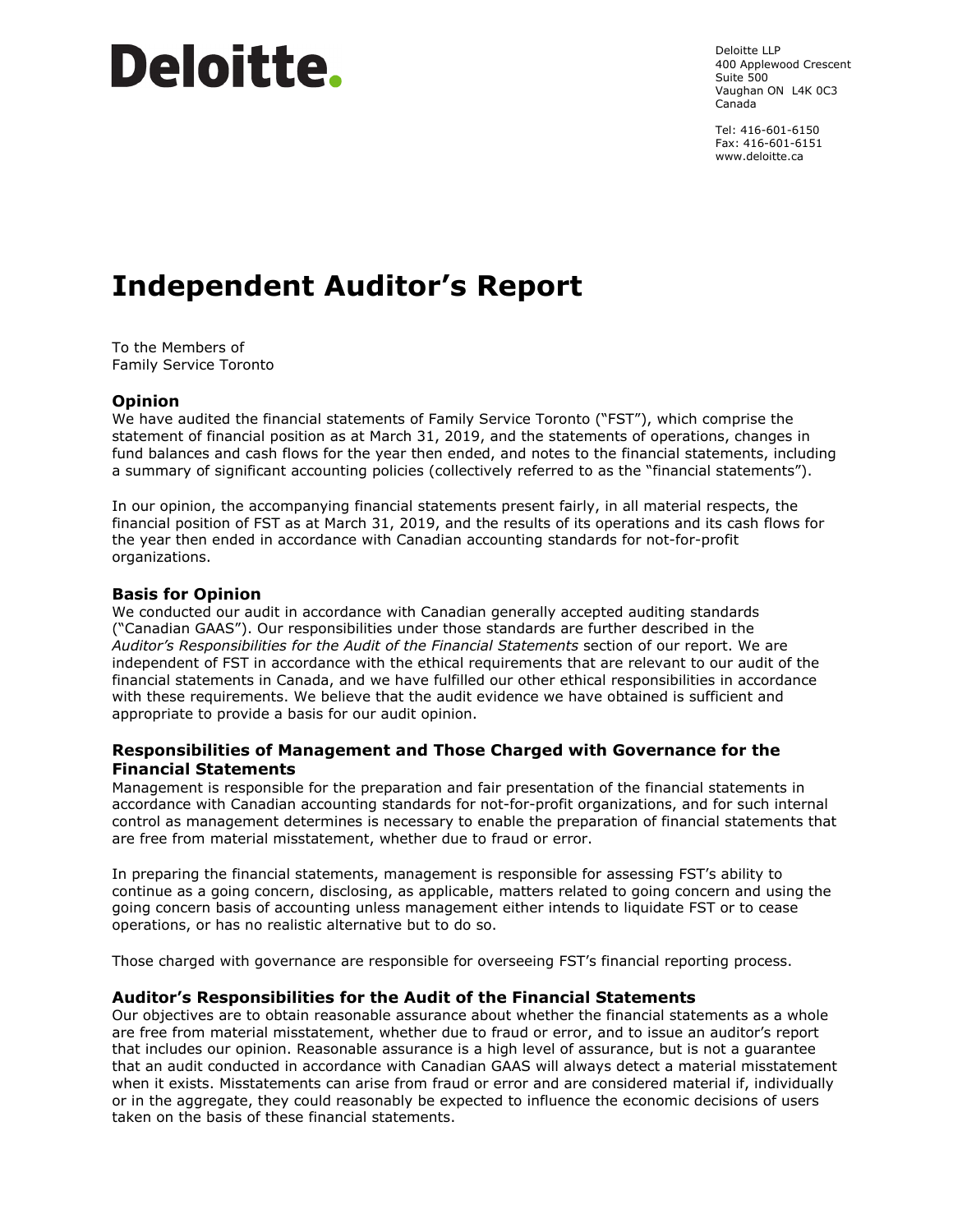As part of an audit in accordance with Canadian GAAS, we exercise professional judgment and maintain professional skepticism throughout the audit. We also:

- Identify and assess the risks of material misstatement of the financial statements, whether due to fraud or error, design and perform audit procedures responsive to those risks, and obtain audit evidence that is sufficient and appropriate to provide a basis for our opinion. The risk of not detecting a material misstatement resulting from fraud is higher than for one resulting from error, as fraud may involve collusion, forgery, intentional omissions, misrepresentations, or the override of internal control.
- Obtain an understanding of internal control relevant to the audit in order to design audit procedures that are appropriate in the circumstances, but not for the purpose of expressing an opinion on the effectiveness of FST's internal control.
- Evaluate the appropriateness of accounting policies used and the reasonableness of accounting estimates and related disclosures made by management.
- Conclude on the appropriateness of management's use of the going concern basis of accounting and, based on the audit evidence obtained, whether a material uncertainty exists related to events or conditions that may cast significant doubt on FST's ability to continue as a going concern. If we conclude that a material uncertainty exists, we are required to draw attention in our auditor's report to the related disclosures in the financial statements or, if such disclosures are inadequate, to modify our opinion. Our conclusions are based on the audit evidence obtained up to the date of our auditor's report. However, future events or conditions may cause FST to cease to continue as a going concern.
- Evaluate the overall presentation, structure and content of the financial statements, including the disclosures, and whether the financial statements represent the underlying transactions and events in a manner that achieves fair presentation.

We communicate with those charged with governance regarding, among other matters, the planned scope and timing of the audit and significant audit findings, including any significant deficiencies in internal control that we identify during our audit.

Delaitte LLP

Chartered Professional Accountants Licensed Public Accountants June 18, 2019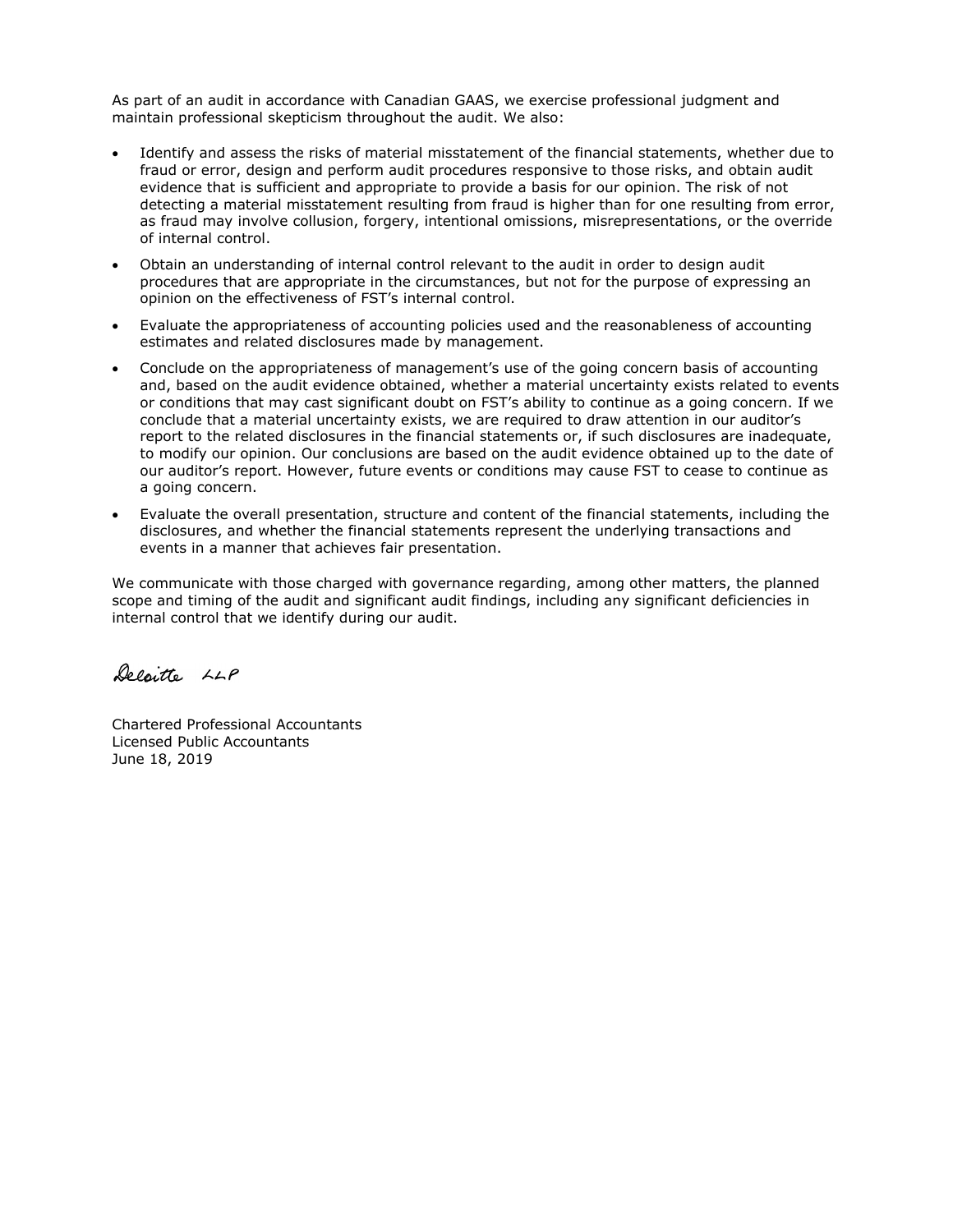**Statement of financial position** As at March 31, 2019

|                                                  | Notes           | General<br><b>Fund</b><br>\$ | <b>Capital and</b><br>Learning<br><b>Fund</b><br>\$ | <b>Endowment</b><br><b>Funds</b><br>\$ | 2019<br><b>Total</b><br>\$ | General<br>Fund<br>\$    | Capital and<br>Learning<br>Fund<br>\$ | Endowment<br>Funds<br>\$ | 2018<br>Total<br>\$ |
|--------------------------------------------------|-----------------|------------------------------|-----------------------------------------------------|----------------------------------------|----------------------------|--------------------------|---------------------------------------|--------------------------|---------------------|
| <b>Assets</b>                                    |                 |                              |                                                     |                                        |                            |                          |                                       |                          |                     |
| Current assets                                   |                 |                              |                                                     |                                        |                            |                          |                                       |                          |                     |
| Cash                                             |                 | 14,755,024                   |                                                     | $\qquad \qquad$                        | 14,755,024                 | 4,906,675                |                                       |                          | 4,906,675           |
| Grants and accounts receivable                   | 5               | 26,982,432                   |                                                     | $\qquad \qquad -$                      | 26,982,432                 | 746,566                  | 18,750                                | $\overline{\phantom{0}}$ | 765,316             |
| Prepaid expenses                                 |                 | 961,697                      |                                                     | —                                      | 961,697                    | 690,537                  |                                       |                          | 690,537             |
|                                                  |                 | 42,699,153                   |                                                     | $\overline{\phantom{m}}$               | 42,699,153                 | 6,343,778                | 18,750                                | $\overline{\phantom{0}}$ | 6,362,528           |
| Investments                                      | 3               |                              |                                                     | 1,091,660                              | 1,091,660                  |                          |                                       | 1,029,845                | 1,029,845           |
| Net investment in joint venture                  | $\overline{4}$  | —                            | 1,993,879                                           |                                        | 1,993,879                  | —                        | 2,117,514                             |                          | 2,117,514           |
| Capital assets                                   | 6               | $\qquad \qquad$              | 15,486,067                                          |                                        | 15,486,067                 |                          | 2,993,597                             |                          | 2,993,597           |
| Deferred property development costs              | $\overline{7}$  |                              |                                                     |                                        |                            |                          | 466,826                               |                          | 466,826             |
| Mortgage receivable                              | 8               |                              |                                                     |                                        |                            | $\overline{\phantom{0}}$ | 12,430,301                            |                          | 12,430,301          |
|                                                  |                 | 42,699,153                   | 17,479,946                                          | 1,091,660                              | 61,270,759                 | 6,343,778                | 18,026,988                            | 1,029,845                | 25,400,611          |
| <b>Liabilities</b><br><b>Current liabilities</b> |                 |                              |                                                     |                                        |                            |                          |                                       |                          |                     |
| Accounts payable and accrued liabilities         | 9               | 43,266,451                   | 812                                                 | -                                      | 43,267,263                 | 7,006,723                | 5,288                                 |                          | 7,012,011           |
| Deferred lease inducements                       | 16              |                              | 42,468                                              |                                        | 42,468                     |                          | 55,552                                |                          | 55,552              |
| Inter-fund balances                              |                 | (574, 286)                   | 535,465                                             | 38,821                                 | $\overline{\phantom{m}}$   | (590, 637)               | 550,792                               | 39,845                   |                     |
| Deferred contributions                           | 11a             | 174,796                      | $\overline{\phantom{m}}$                            | 335,830                                | 510,626                    | 214,376                  | $\overline{\phantom{m}}$              | 297,313                  | 511,689             |
|                                                  |                 | 42,866,961                   | 578,745                                             | 374,651                                | 43,820,357                 | 6,630,462                | 611,632                               | 337,158                  | 7,579,252           |
| Long-term                                        |                 |                              |                                                     |                                        |                            |                          |                                       |                          |                     |
| Deferred lease inducements                       | 16              | 261,599                      | 272,500                                             |                                        | 534,099                    | 247,369                  | 365,721                               |                          | 613,090             |
| Deferred capital contributions                   | 11 <sub>b</sub> |                              | 2,127,914                                           |                                        | 2,127,914                  |                          | 2,135,850                             |                          | 2,135,850           |
|                                                  |                 | 43,128,560                   | 2,979,159                                           | 374,651                                | 46,482,370                 | 6,877,831                | 3,113,203                             | 337,158                  | 10,328,192          |
| Commitments and contingencies                    | 22 and 23       |                              |                                                     |                                        |                            |                          |                                       |                          |                     |
| <b>Fund balances</b>                             |                 |                              |                                                     |                                        |                            |                          |                                       |                          |                     |
| Invested in capital assets                       | 13              |                              | 13,043,185                                          |                                        | 13,043,185                 |                          | 436,474                               |                          | 436,474             |
| Invested in property development project         | 7 and 8         |                              |                                                     |                                        |                            |                          | 12,897,127                            |                          | 12,897,127          |
| Externally restricted                            | 12              |                              |                                                     | 717,009                                | 717,009                    | -                        |                                       | 692,687                  | 692,687             |
| Internally restricted                            | 13              | $\qquad \qquad$              | 1,457,602                                           | —                                      | 1,457,602                  |                          | 1,580,184                             | $\overline{\phantom{0}}$ | 1,580,184           |
| Unrestricted                                     |                 | (429, 407)                   | $\overline{\phantom{0}}$                            | $\overline{\phantom{m}}$               | (429, 407)                 | (534.053)                | $\overline{\phantom{0}}$              |                          | (534, 053)          |
|                                                  |                 | (429,407)                    | 14,500,787                                          | 717,009                                | 14,788,389                 | (534.053)                | 14,913,785                            | 692,687                  | 15,072,419          |
|                                                  |                 | 42,699,153                   | 17,479,946                                          | 1,091,660                              | 61,270,759                 | 6,343,778                | 18,026,988                            | 1,029,845                | 25,400,611          |

The accompanying notes are an integral part of the financial statements.

Approved on behalf of the Board

\_\_\_\_\_\_\_\_\_\_\_\_\_\_\_\_\_\_\_\_\_\_\_\_\_\_\_\_\_\_\_\_\_\_\_ Director \_\_\_\_\_\_\_\_\_\_\_\_\_\_\_\_\_\_\_\_\_\_\_\_\_\_\_\_\_\_\_\_\_\_\_ Director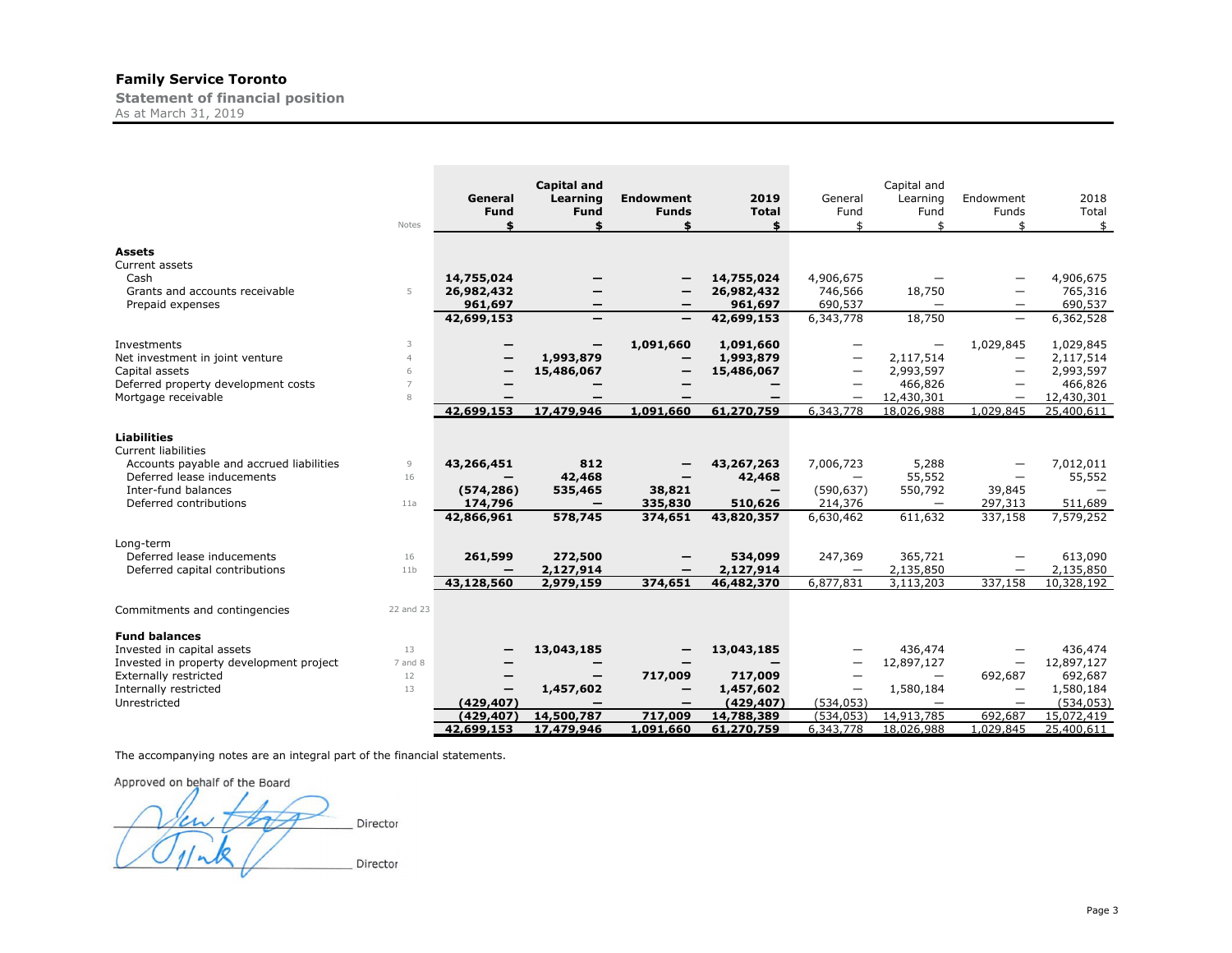**Statement of operations** Year ended March 31, 2019

|                                       |                 |                   |                              |                              |                          | 2019         |                          |                          |                          |                          | 2018          |
|---------------------------------------|-----------------|-------------------|------------------------------|------------------------------|--------------------------|--------------|--------------------------|--------------------------|--------------------------|--------------------------|---------------|
|                                       |                 |                   |                              | <b>General Fund</b>          | <b>Capital and</b>       |              |                          |                          | General Fund             | Capital and              |               |
|                                       |                 | Community         |                              | <b>Client purchase</b>       | Learning                 |              | Community                |                          | Client purchase          | Learning                 |               |
|                                       |                 | programs          | IWS(1)                       | of service (2)               | Fund                     | <b>Total</b> | programs                 | IWS(1)                   | of service (2)           | Fund                     | Total         |
|                                       | Notes           | \$                | 朱                            | \$                           | \$                       | \$           | \$                       | ፋ                        | \$                       | \$                       | $\frac{1}{2}$ |
| Revenue                               |                 |                   |                              |                              |                          |              |                          |                          |                          |                          |               |
| Government                            | 14              | 10,324,445        | $\qquad \qquad \blacksquare$ | 133,228,195                  | $\overline{\phantom{m}}$ | 143,552,640  | 6,175,232                | $\overline{\phantom{0}}$ | 34,936,117               |                          | 41,111,349    |
| United Way                            |                 |                   |                              |                              |                          |              |                          |                          |                          |                          |               |
| Base allocation                       |                 | 3,557,203         | $\qquad \qquad$              | $\overline{\phantom{0}}$     | 104,092                  | 3,661,295    | 3,702,503                | $\overline{\phantom{0}}$ |                          | 66,792                   | 3,769,295     |
| Other                                 |                 | 6,143             | $\qquad \qquad \blacksquare$ |                              | $\overline{\phantom{m}}$ | 6,143        | 29,309                   | -                        |                          | $\qquad \qquad -$        | 29,309        |
| Foundations and other agencies        |                 | 275,556           | $-$                          | 429,318                      | $\overline{\phantom{m}}$ | 704,874      | 192,792                  | $\overline{\phantom{0}}$ | 563,262                  | $\qquad \qquad -$        | 756,054       |
| Fees                                  |                 |                   |                              |                              |                          |              |                          |                          |                          |                          |               |
| <b>Integrated Workplace Solutions</b> |                 | $\qquad \qquad -$ | 186,778                      |                              | $\overline{\phantom{m}}$ | 186,778      | $\overline{\phantom{0}}$ | 544,439                  |                          | —                        | 544,439       |
| Client                                |                 | 162,308           | $\overline{\phantom{m}}$     | $\overline{\phantom{0}}$     | $\overline{\phantom{m}}$ | 162,308      | 162,437                  | $\overline{\phantom{0}}$ | $\overline{\phantom{0}}$ | $\overline{\phantom{0}}$ | 162,437       |
| Membership, donations and bequests    |                 | 42,330            |                              |                              |                          | 42,330       | 59,332                   | $\overline{\phantom{0}}$ |                          | $\overline{\phantom{0}}$ | 59,332        |
| Investment income                     |                 | 53,875            | -                            |                              |                          | 53,875       | 43,040                   | -                        |                          |                          | 43,040        |
| Amortization of deferred capital      |                 |                   |                              |                              |                          |              |                          |                          |                          |                          |               |
| contributions                         | 11 <sub>b</sub> |                   | $\qquad \qquad$              | $\qquad \qquad \blacksquare$ | 736,319                  | 736,319      |                          | -                        |                          | 243,889                  | 243,889       |
| Amortization of deferred lease        |                 |                   |                              |                              |                          |              |                          |                          |                          |                          |               |
| inducements                           | 16              | -                 | $\overline{\phantom{m}}$     | $\overline{\phantom{m}}$     | 50,518                   | 50,518       |                          | $\overline{\phantom{0}}$ | $\overline{\phantom{0}}$ | 55,552                   | 55,552        |
| Other                                 |                 | 142,014           |                              |                              | 60,068                   | 202,082      | 110,874                  |                          |                          | 204,267                  | 315,141       |
|                                       |                 | 14,563,874        | 186,778                      | 133,657,513                  | 950,997                  | 149,359,162  | 10,475,519               | 544,439                  | 35,499,379               | 570,500                  | 47,089,837    |
|                                       |                 |                   |                              |                              |                          |              |                          |                          |                          |                          |               |
| <b>Expenses</b>                       |                 |                   |                              |                              |                          |              |                          |                          |                          |                          |               |
| Salaries                              |                 | 7,064,582         | 53,511                       |                              | $\overline{\phantom{m}}$ | 7,118,093    | 6,619,017                | 231,724                  |                          | $\overline{\phantom{m}}$ | 6,850,741     |
| Employee benefits                     |                 | 1,295,050         | 11,779                       | $\overline{\phantom{0}}$     | $\overline{\phantom{m}}$ | 1,306,829    | 1,210,607                | 41,217                   |                          | (4, 389)                 | 1,247,435     |
| Client purchase of service            |                 | 525,092           | $\overline{\phantom{m}}$     | 133,657,513                  | $\overline{\phantom{m}}$ | 134,182,605  | $\qquad \qquad -$        | $\overline{\phantom{m}}$ | 35,499,379               | $\overline{\phantom{m}}$ | 35,499,379    |
| Contracted services                   |                 | 2,655,153         | 98,936                       |                              | $\overline{\phantom{m}}$ | 2,754,089    | 893,183                  | 232,124                  | $\overline{\phantom{0}}$ | 10,854                   | 1,136,161     |
| Building occupancy                    |                 | 1,120,925         |                              |                              | $\overline{\phantom{m}}$ | 1,120,925    | 876,330                  | 20,206                   | $\overline{\phantom{0}}$ | 114,891                  | 1,011,427     |
| Office and supplies                   |                 | 1,599,663         | 3,252                        |                              | $\overline{\phantom{m}}$ | 1,602,915    | 664,902                  | 10,342                   |                          | $\overline{\phantom{0}}$ | 675,244       |
| Transportation                        |                 | 101,903           | $\qquad \qquad -$            |                              | $\overline{\phantom{m}}$ | 101,903      | 90,770                   | 2,418                    |                          | $\overline{\phantom{a}}$ | 93,188        |
| Promotion                             |                 | 37,605            | 153                          |                              | $\overline{\phantom{m}}$ | 37,758       | 9,623                    | 603                      |                          | $\qquad \qquad -$        | 10,226        |
| Education and conferences             |                 | 45,236            | 729                          | $\overline{\phantom{0}}$     | $\overline{\phantom{m}}$ | 45,965       | 36,526                   | 100                      | $\overline{\phantom{0}}$ | $\overline{\phantom{0}}$ | 36,626        |
| Amortization                          |                 |                   | $\overline{\phantom{0}}$     | $\overline{\phantom{0}}$     | 1,078,406                | 1,078,406    |                          | $\overline{\phantom{0}}$ |                          | 366,233                  | 366,233       |
| Share of loss of joint venture        | $\overline{4}$  |                   | $\qquad \qquad \blacksquare$ | $\overline{\phantom{0}}$     | 68,137                   | 68,137       |                          | $\overline{\phantom{0}}$ | $\overline{\phantom{0}}$ | 119,451                  | 119,451       |
| Other                                 |                 | 117,864           | 18,663                       | $\qquad \qquad \blacksquare$ | 113,362                  | 249,889      | 74,561                   | 5.705                    | $\overline{\phantom{0}}$ | 17,600                   | 97,866        |
|                                       |                 | 14,563,073        | 187,023                      | 133,657,513                  | 1,259,905                | 149,667,514  | 10,475,519               | 544,439                  | 35,499,379               | 624,640                  | 47,143,977    |
| Excess (deficiency) of revenue over   |                 |                   |                              |                              |                          |              |                          |                          |                          |                          |               |
| expenses                              |                 | 801               | (245)                        | $\qquad \qquad =$            | (308, 908)               | (308, 352)   | $\qquad \qquad -$        |                          | -                        | (54, 140)                | (54, 140)     |

The accompanying notes are an integral part of the financial statements.

(1) IWS is defined as Integrated Workplace Solutions

(2) FST administers these funds for clients on behalf of the Government of Ontario and Partner Agencies.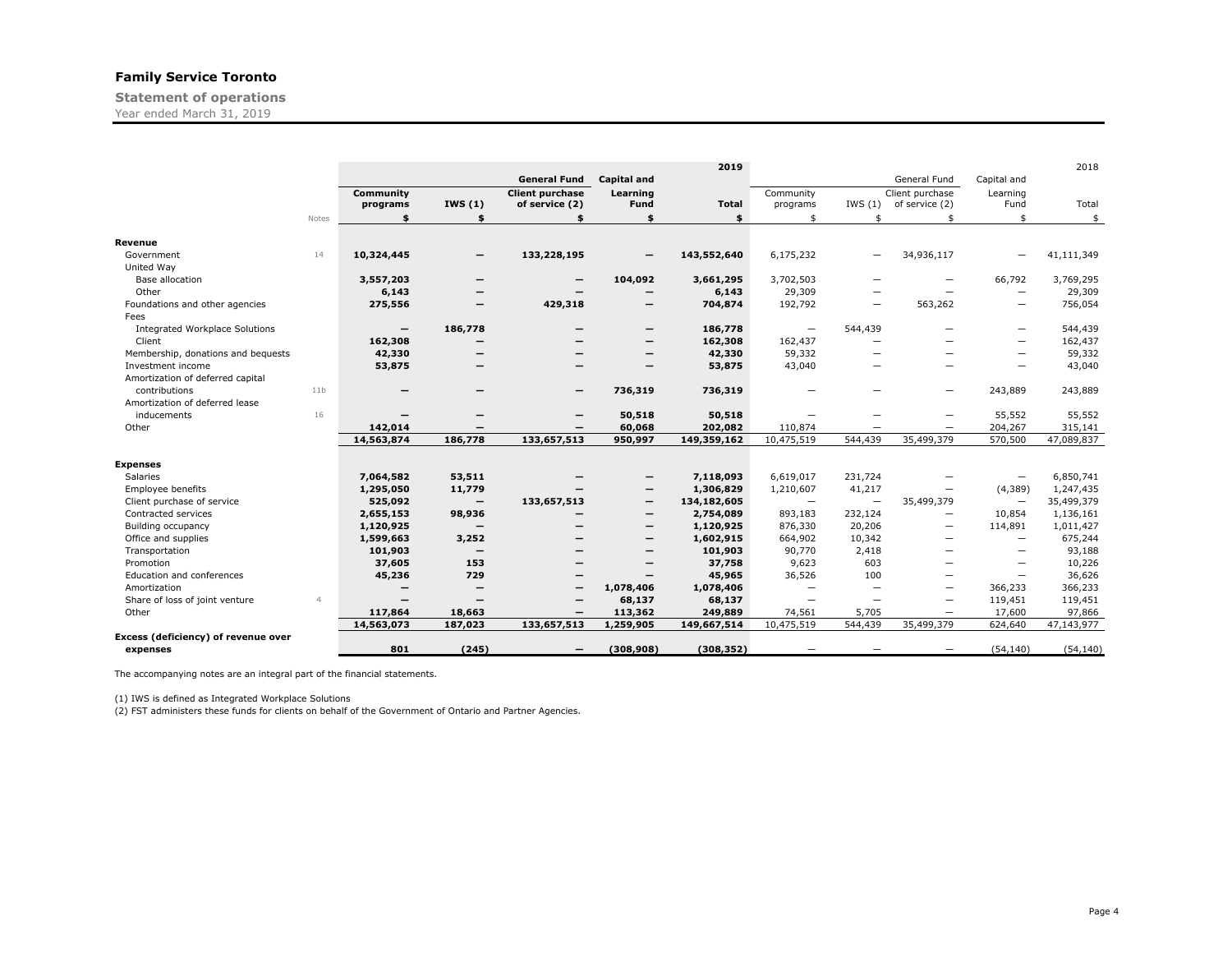**Statement of changes in fund balances** Year ended March 31, 2019

|                               |                     |                          |                                  |            |                          | 2019       |                          |                          |                          |                           |                          | 2018       |
|-------------------------------|---------------------|--------------------------|----------------------------------|------------|--------------------------|------------|--------------------------|--------------------------|--------------------------|---------------------------|--------------------------|------------|
|                               | General             |                          |                                  |            | <b>Endowment</b>         |            | General                  |                          |                          |                           | Endowment                |            |
|                               | Fund                |                          | <b>Capital and Learning Fund</b> |            | Funds                    |            | Fund                     |                          |                          | Capital and Learning Fund | Funds                    |            |
|                               |                     | Invested in              |                                  |            |                          |            |                          | Invested in              |                          |                           |                          |            |
|                               |                     | property                 | Invested in                      |            |                          |            |                          | property                 | Invested in              |                           |                          |            |
|                               |                     | development              | capital                          | Internally |                          |            |                          | development              | capital                  | Internally                |                          |            |
|                               |                     | project                  | assets                           | restricted | Externally               |            |                          | project                  | assets                   | restricted                | Externally               |            |
|                               | <b>Unrestricted</b> | (Notes 7 and 8)          | (Note 13)                        | (Note 13)  | restricted               | Total      | Unrestricted             | (Notes 7 and 8)          | (Note 13)                | (Note 13)                 | restricted               | Total      |
|                               |                     |                          |                                  |            |                          |            |                          |                          |                          |                           |                          |            |
|                               |                     |                          |                                  |            |                          |            |                          |                          |                          |                           |                          |            |
| Fund balances, beginning      |                     |                          |                                  |            |                          |            |                          |                          |                          |                           |                          |            |
| of year                       | (534, 053)          | 12,897,127               | 436,474                          | 1,580,184  | 692,687                  | 15,072,419 | (702, 845)               | 12,725,833               | 503,266                  | 1,907,618                 | 720,398                  | 15,154,270 |
| Deficiency of revenue         |                     |                          |                                  |            |                          |            |                          |                          |                          |                           |                          |            |
| over expenses                 | 556                 | $\overline{\phantom{0}}$ | (240,771)                        | (68, 137)  | $\overline{\phantom{0}}$ | (308, 352) | $\overline{\phantom{0}}$ | -                        | $\overline{\phantom{0}}$ | (54, 140)                 | $\qquad \qquad$          | (54, 140)  |
| Inter-fund transfers          | 104,090             | (12,897,127)             | 12,847,481                       | (54, 444)  | $\overline{\phantom{0}}$ | —          | 168,792                  | 171,294                  | (66, 792)                | (273, 294)                | $\overline{\phantom{0}}$ |            |
| Change in unrealized gain     |                     |                          |                                  |            |                          |            |                          |                          |                          |                           |                          |            |
| (loss) in the endowment funds | -                   |                          |                                  | -          | 24,322                   | 24,322     | $\overline{\phantom{0}}$ | $\overline{\phantom{0}}$ |                          | $\overline{\phantom{0}}$  | (27, 711)                | (27, 711)  |
| Fund balances, end of vear    | (429, 407)          | $\overline{\phantom{0}}$ | 13,043,184                       | 1,457,603  | 717,009                  | 14,788,389 | (534, 053)               | 12.897.127               | 436,474                  | 1.580.184                 | 692.687                  | 15,072,419 |

The accompanying notes are an integral part of the financial statements.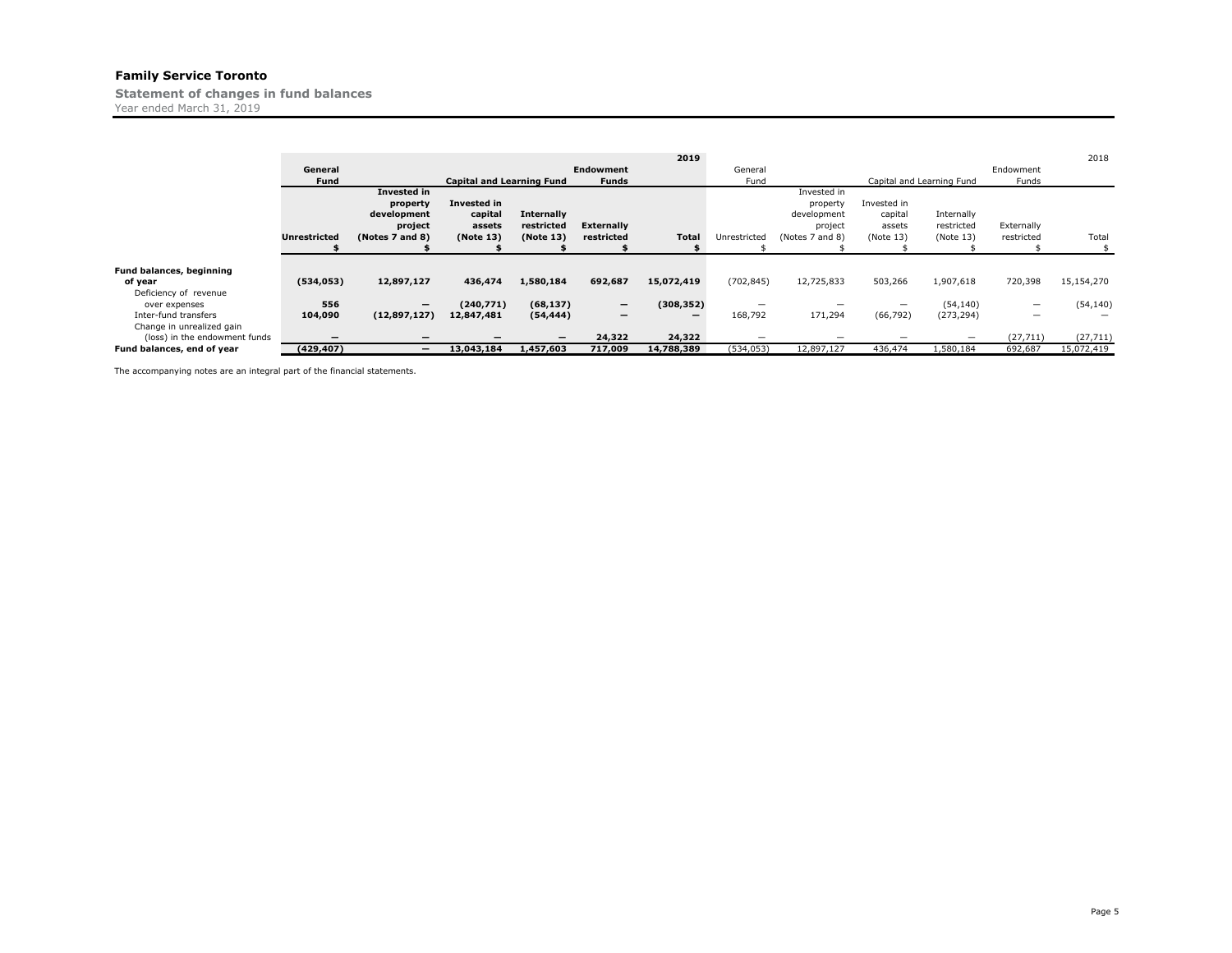**Statement of cash flows** Year ended March 31, 2019

|                                                | 2019           | 2018          |
|------------------------------------------------|----------------|---------------|
|                                                | \$             | \$            |
|                                                |                |               |
| <b>Operating activities</b>                    |                |               |
| Deficiency of revenue over expenses            | (308, 352)     | (54, 140)     |
| Items not affecting cash                       |                |               |
| Amortization of deferred lease inducements     | (50, 518)      | (55, 552)     |
| Amortization of capital assets                 | 1,078,406      | 366,233       |
| Amortization of deferred capital contributions | (736, 319)     | (243, 889)    |
| Amortization of deferred capital               |                |               |
| contributions - disposal of lease inducements  | (4, 281)       |               |
| Loss on disposal of capital assets             | 113,367        |               |
| Lease inducements write-off                    | (55, 787)      |               |
| Share of loss of joint venture                 | 68,137         | 119,451       |
|                                                | 104,653        | 132,103       |
| Changes in operating working capital items     |                |               |
| Grants and accounts receivable                 | (26, 217, 116) | 200,062       |
| Prepaid expenses                               | (271, 160)     | (148, 184)    |
| Accounts payable and accrued liabilities       |                |               |
| General fund                                   | 36,259,728     | 3,608,957     |
| Capital and learning fund                      | (4, 476)       | 5,288         |
| Deferred lease inducements                     |                |               |
| General fund                                   | 14,230         | 46,044        |
| Decrease in deferred contributions             |                |               |
| General fund                                   | (39, 580)      | (38, 702)     |
| Endowment fund                                 | 38,517         | 29,350        |
|                                                | 9,884,796      | 3,834,918     |
|                                                |                |               |
| <b>Financing activity</b>                      |                |               |
| Deferred capital contributions                 | 732,664        | 1,997,744     |
| <b>Investing activities</b>                    |                |               |
| Purchase of capital assets                     | (13, 684, 243) | (1,997,744)   |
| Investment in joint venture                    | 55,498         | 78,750        |
| Deferred property development costs            | 466,826        | (171, 294)    |
| Mortgage receivable                            | 12,430,301     |               |
| Net purchase of investments                    | (37, 493)      | (28, 695)     |
|                                                | (769, 111)     | (2, 118, 983) |
|                                                |                |               |
| Increase in cash                               | 9,848,349      | 3,713,679     |
| Cash, beginning of year                        | 4,906,675      | 1,192,996     |
| Cash, end of year                              | 14,755,024     | 4,906,675     |

The accompanying notes are an integral part of the financial statements.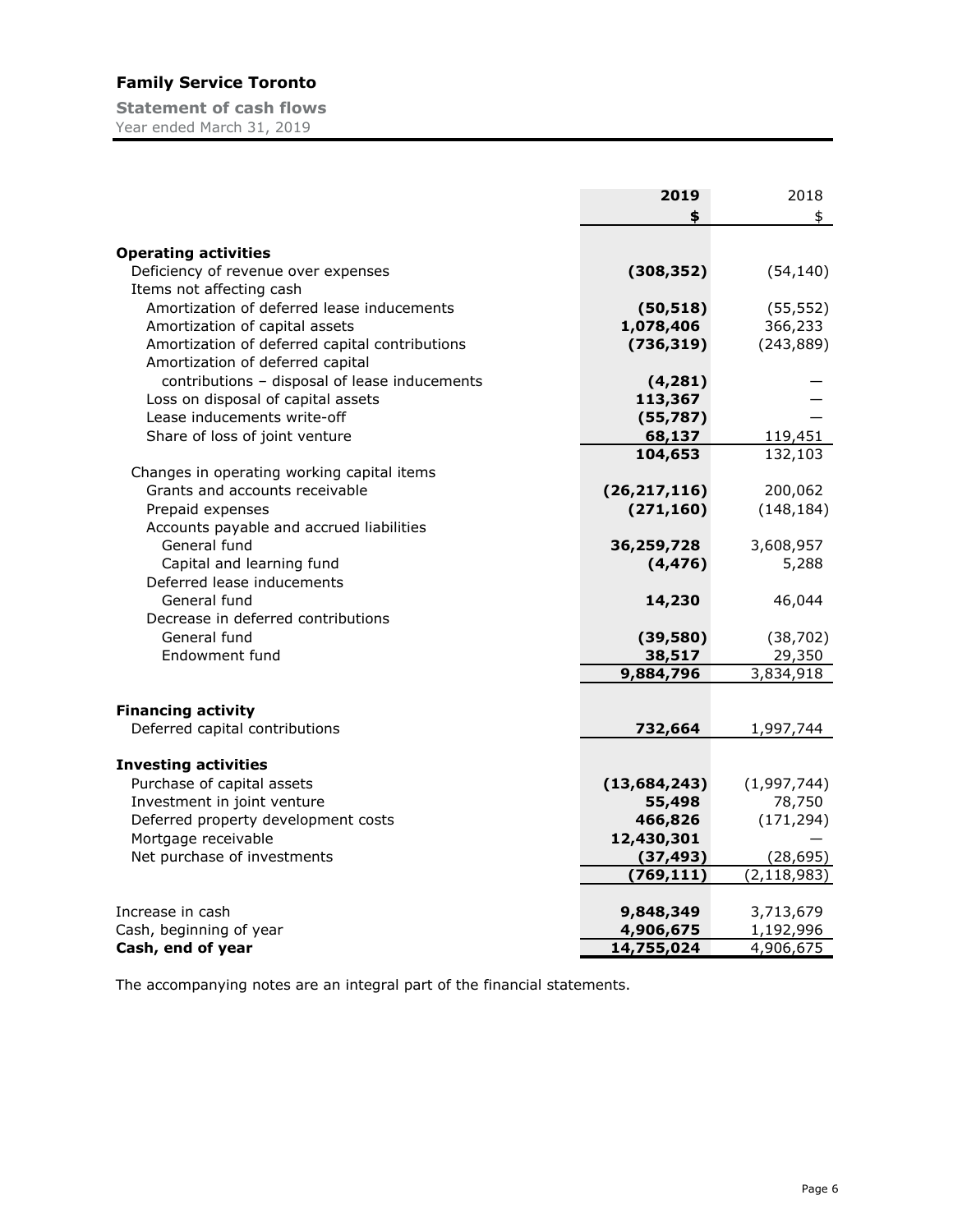# **1. Purpose of the Organization**

Family Service Toronto ("FST") strengthens individuals, families and communities through counselling, education, social action, advocacy and community development and works with partners to build a vibrant community social services sector. FST helps people face a wide variety of life challenges. For over 100 years, FST has been assisting families and individuals through counselling, community development, advocacy and public education programs. Services are available to everyone who lives or works in Toronto. FST is incorporated under the Ontario Corporations Act as a not-for-profit organization and is a registered charity under the Income Tax Act.

On May 2018, FST was selected by the Ministry of Children, Community and Social Services to administer PassportONE for all Passport clients across the Province of Ontario. PassportONE was created by the Ontario Government and Passport agencies to improve the Passport Service experience by making invoice processing and reimbursements faster and more efficient. This new approach to Passport payment processing includes consolidating the back office financial functions associated with Passport.

# **2. Significant accounting policies**

These financial statements have been prepared in accordance with Canadian accounting standards for not-for-profit organizations using the deferral method of reporting contributions.

#### *Financial instruments*

Financial assets and financial liabilities are initially recognized at fair value when FST becomes a party to the contractual provisions of the financial instrument. Subsequently, all financial instruments are measured at amortized cost, except for investments traded in an active market which are measured at fair value. Any subsequent changes in fair value are recorded in the Statement of operations.

Fair value is determined directly from published price quotations in an active market. Transaction costs are expensed when incurred.

Financial assets measured at amortized cost are assessed at each reporting date for indication of impairment. If such impairment exists, the asset is written down and the resulting impairment loss is recognized in the Statement of operations.

#### *Fund accounting*

Revenues and expenses related to program delivery and administrative activities are reported in the General Fund.

Assets, liabilities, revenues and expenses relating to FST's current and future capital and special purpose requirements, as approved by the Board, are reflected in the Capital and Learning Fund.

Endowment contributions are reported in the Endowment Fund. All investment income earned on resources of the Endowment Fund have restrictions imposed by the contributors of the funds, and are reported as deferred contributions in the Endowment Fund.

The Capital and Learning Fund is to support initiatives with breakthrough thinking in responding creatively and effectively to emerging community needs and to provide sufficient funds for required capital additions and significant repairs to property. The Board of Directors may approve other uses on an exceptional basis.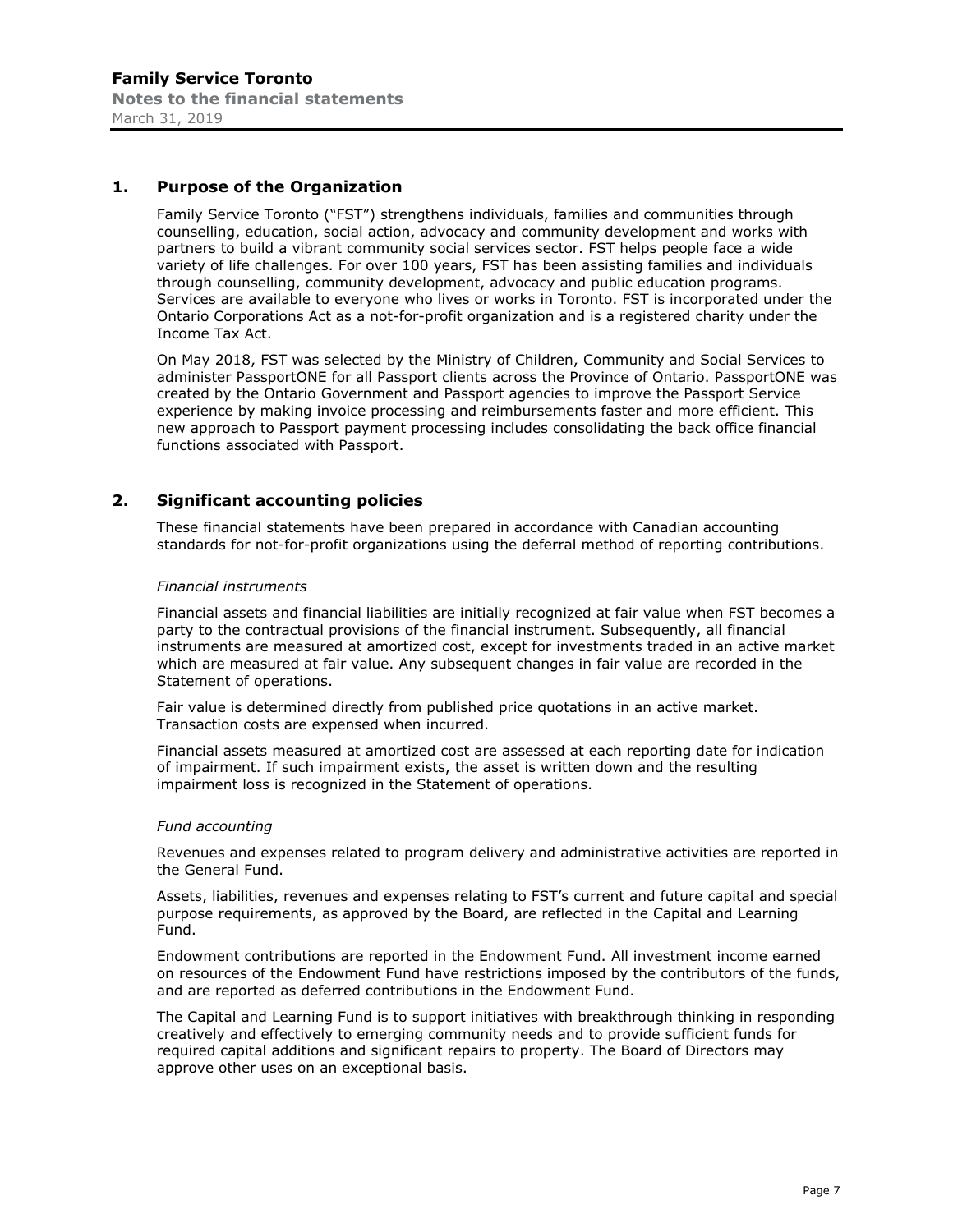# **2. Significant accounting policies (continued)**

#### *Revenue recognition*

FST follows the deferral method of accounting for contributions.

Restricted contributions and donations are recognized as revenue of the appropriate fund in the year in which the related expenses are incurred. Unrestricted contributions are recognized as revenue of the appropriate fund when received or receivable if the amount to be received can be reasonably estimated and collection is reasonably assured.

Endowment contributions are recognized as direct increases in the Endowment Fund Balance. Investment income earned on endowed funds is restricted.

Restricted investment income is recognized as revenue of the appropriate fund in the year in which the related expenses are incurred. Unrestricted investment income is recognized as revenue in the General Fund when earned.

Investment income earned from the Capital and Learning Fund during the fiscal year with respect to the purchase of capital assets is deferred and recognized as revenue in the year in which the related amortization expense is recognized.

#### *Capital assets and deferred capital contributions*

Purchased capital assets are recorded in the Capital and Learning Fund at cost. Contributed capital assets are recorded in the Capital and Learning Fund at fair value at the date of contribution. Amortization is provided on the straight-line basis over the assets' estimated useful lives, which for buildings is 40 years, for furniture and equipment and vehicles is five years, for computers is three years, for computer software is four years and for leasehold improvements is the term of the lease. Amortization is calculated once the capital asset is operational. Amortization expense is reported in the Capital and Learning Fund. When grants are received to pay for specific asset purchases, the grants are recorded as deferred capital contributions and are recognized in the Capital and Learning Fund as revenue over the estimated useful life of the asset.

#### *Cash*

Cash includes cash and short-term investments with maturities of three months or less from the date of acquisition.

#### *Contributed services*

During the year, volunteers contributed 2,933 (3,112 in 2018) hours to assist FST in carrying out its activities. Because of the difficulty of determining their fair value, contributed services are not recognized in the financial statements.

#### *Investment in joint venture*

FST has elected to record its investments in joint ventures using the equity method.

Under the equity method, the investment is initially recorded at cost and the carrying value is adjusted thereafter to include FST's pro rata share of post-acquisition income or loss. The amount of the pro rata share of income or loss is included in the determination of the excess (deficiency) of revenue over expenses by FST, and the investment account of the joint venture is increased or decreased. The investment account of the joint venture is also increased or decreased to reflect its share of capital transactions and the effect of any changes in accounting policies.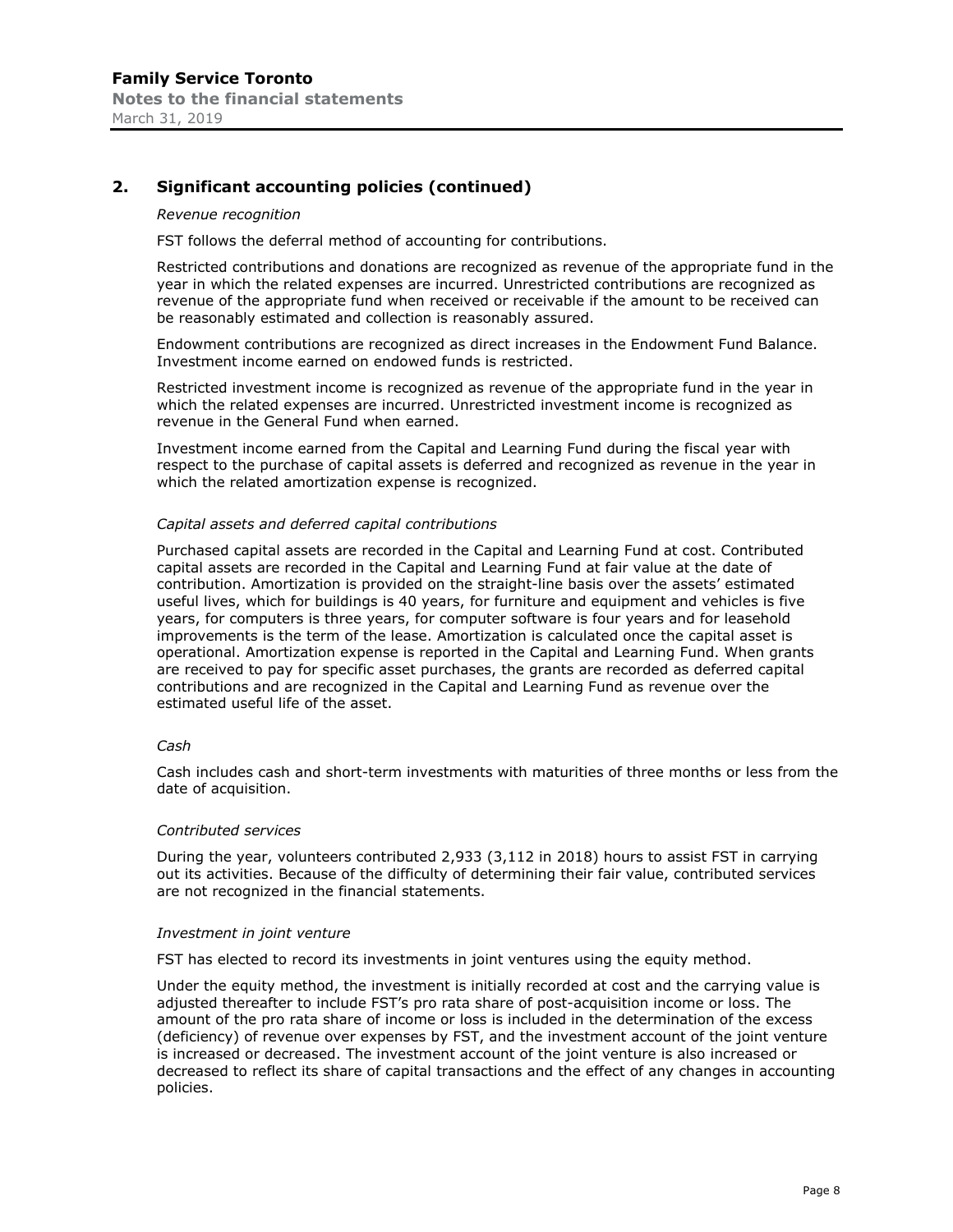# **2. Significant accounting policies (continued)**

#### *Investment in joint venture (continued)*

FST recognizes an impairment loss, if any, in the excess (deficiency) of revenue over expenses when it determines that there is an indicator of impairment and a significant adverse change has occurred during the period in the expected timing or amount of future cash flows from the joint venture The impairment loss is measured as the excess of the carrying amount of the investment over the higher of the present value of future cash flows expected to be generated by holding the investment, and the amount that could be realized by selling the asset at the Statement of financial position date. When the extent of impairment of a previously writtendown asset decreases and the decrease can be related to an event occurring after the impairment was recognized, the previously recognized impairment loss is reversed in the excess (deficiency) of revenue over expenses in the period the reversal occurs.

#### *Deferred lease inducements*

Deferred lease inducements which consist of free rent and reimbursement of leasehold improvements, are amortized on the straight line basis over the term of the lease.

#### *Use of estimates*

The preparation of financial statements in conformity with Canadian accounting standards for not-for-profit organizations requires management to make estimates and assumptions that affect the reported amounts of assets and liabilities and the disclosure of contingent assets and liabilities at the statement of financial position date and the reported amounts of revenues and expenses for the year then ended. Future actual results may differ from such estimates. Balances which require some degree of estimation and assumptions are investments, accrued liabilities, deferred contributions, deferred capital contributions and amortization of capital assets.

# **3. Investments and financial risk management**

FST's performance is subject to a number of risks which are managed using a number of tools and techniques. Details of these risks are provided below:

#### *Interest rate risk*

Interest rate risk refers to the consequences of interest rate changes on the value of FST's investments. Interest changes directly impact the fair value of fixed income securities held by FST. Interest rate changes will also have an indirect impact on the remaining assets of FST. Due to the nature of the operations of FST and related cash flows, asset mix decisions include consideration of differences in the interest rate sensitivity to FST's assets and liabilities.

#### *Credit risk*

Credit risk is the risk that one party to a financial instrument will fail to discharge an obligation and cause the other party to incur a financial loss. FST's Statement of Investment Policy, which is reviewed annually, defines permitted investments and provides guidelines and restrictions on acceptable investments, which minimize credit risk.

The maximum credit exposure of FST is represented by the fair value of the investments as presented on the Statement of financial position.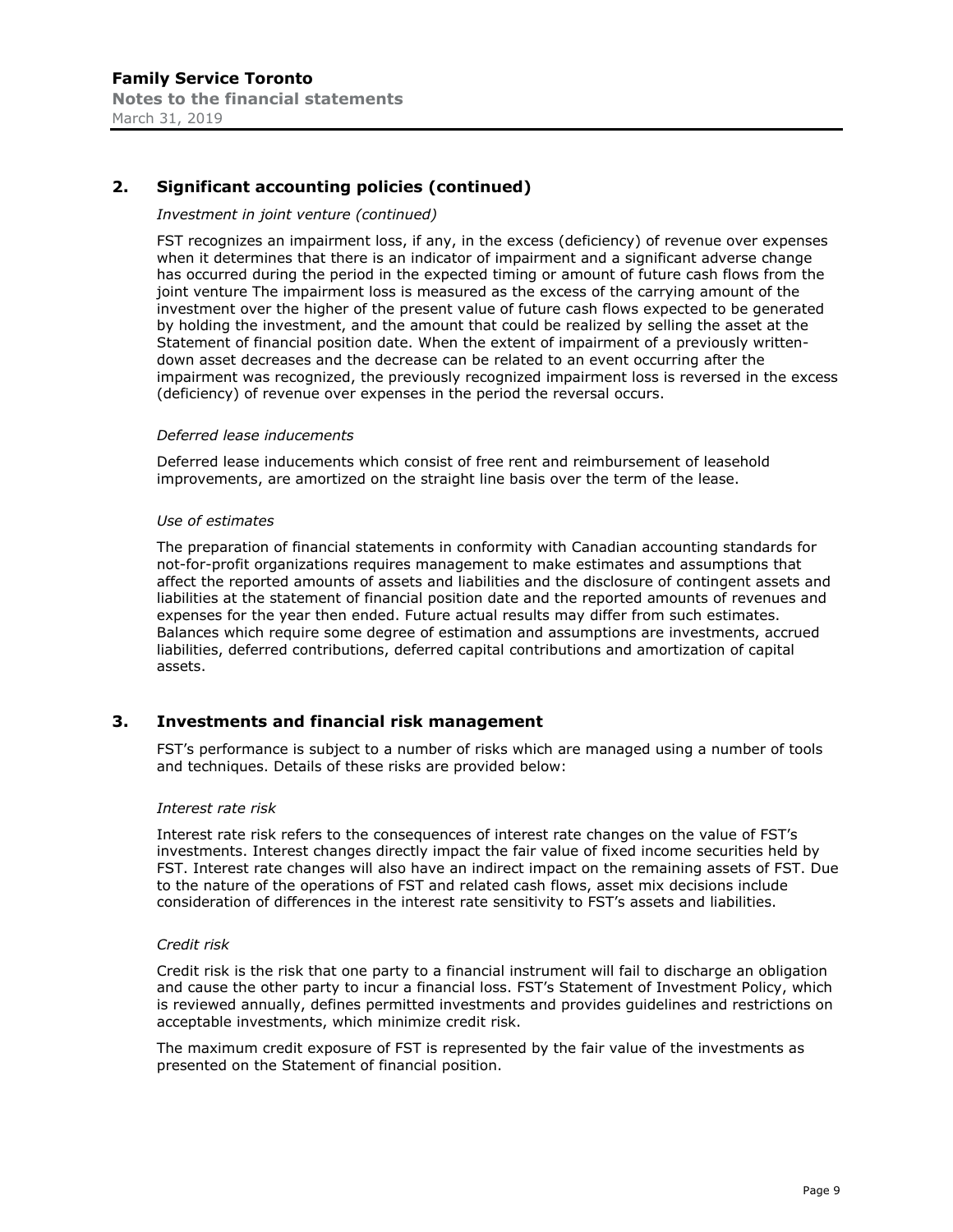# **3. Investments and financial risk management (continued)**

#### *Market risk*

Market risk is the risk that the value of an investment will fluctuate as a result of changes in market conditions, whether those changes are specific to an individual investment or factors affecting all securities traded in the market.

To mitigate the impact of market risk, FST invests in a diversified portfolio of investments, based on Board approved policies.

The table below summarizes the market value and the cost of the investments:

|                      | Cost      | 2019<br><b>Fair value</b> | Cost    | 2018<br>Fair value |
|----------------------|-----------|---------------------------|---------|--------------------|
| <b>Mutual Funds</b>  |           |                           |         |                    |
| Cash                 | 2,484     | 2,484                     | 1,398   | 1,398              |
| Bond Fund            | 526,491   | 533,539                   | 791,536 | 774,984            |
| Canadian Equity Fund | 504,681   | 555,637                   | 203,229 | 253,463            |
|                      | 1,033,656 | 1,091,660                 | 996,163 | 1,029,845          |

Total interest earned on endowment funds for the year was \$36,431 (\$21,536 in 2018) which was recognized as a deferred contribution in the Endowment Fund (Note 11).

# **4. Net investment in joint venture**

During 2016, FST entered into a joint venture for a 15% interest in a property located at 128 Sterling Road, Toronto, Ontario.

The net investment in the joint venture consists of:

|                                                 | 2019                  | 2018                   |
|-------------------------------------------------|-----------------------|------------------------|
|                                                 |                       |                        |
| Opening balance                                 | 2,117,514             | 2,315,715              |
| Less<br>Distributions from joint ventures       | (55, 498)             | (78, 750)              |
| Share of loss of the joint venture for the year | (68,137)<br>1,993,879 | (119,451)<br>2,117,514 |

The difference between the  $$1,993,879$  above ( $$2,117,514$  in 2018) and Co-owners' equity amount of \$1,787,678 below (\$1,911,314 in 2018) represents lease inducements provided by the Vendor.

FST accounts for its interest in the joint venture using the equity method. Summarized financial information of the joint venture is set out below: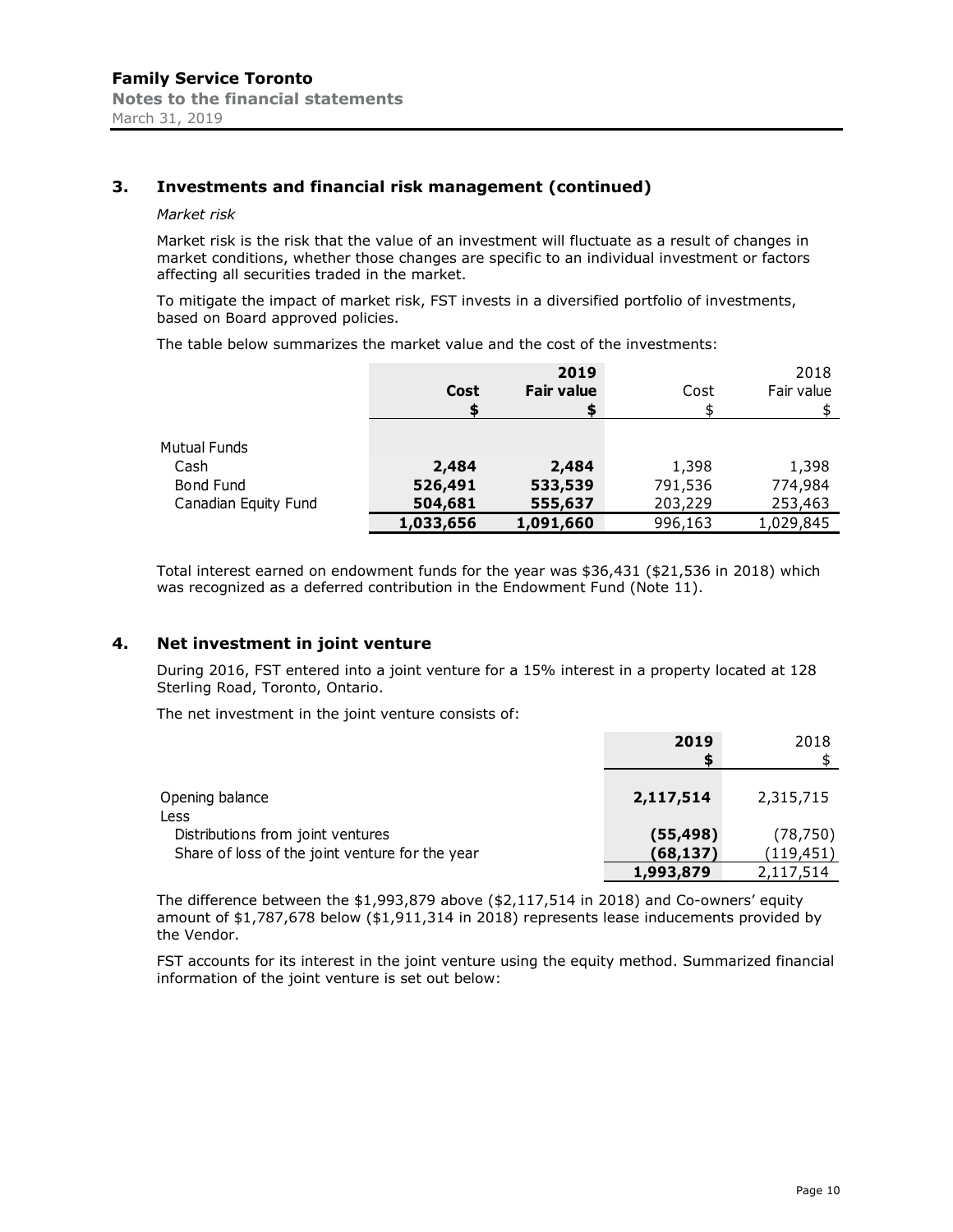# **4. Net investment in joint venture (continued)**

# *Financial position*

|                       | 2019      | 2018       |
|-----------------------|-----------|------------|
|                       | \$        | \$         |
|                       |           |            |
| Total assets          | 3,374,064 | 3,531,694  |
|                       |           |            |
| Total liabilities     | 1,586,386 | 1,620,380  |
| Co-owners' equity     | 1,787,678 | 1,911,314  |
|                       | 3,374,064 | 3,531,694  |
| Results of operations |           |            |
|                       | 2019      | 2018       |
|                       | S         | \$         |
|                       |           |            |
| Total revenue         | 396,128   | 284,657    |
| Total expenses        | 464,266   | 404,108    |
| Net loss for the year | (68, 138) | (119, 451) |
|                       |           |            |

*Cash flows* 

|                                                                                                                 | 2019                        | 2018                         |
|-----------------------------------------------------------------------------------------------------------------|-----------------------------|------------------------------|
| Cash provided by operating activities<br>Cash used in financing activities<br>Cash used in investing activities | 159,843<br>40,378<br>96,086 | 101,399<br>40,082<br>101,299 |
| Increase (decrease) in cash                                                                                     | 23,379                      | (39,982)                     |

#### *Related party transactions*

During the year, an amount of \$486,278 (\$452,936 in 2018) for rent expense was paid to the joint venture.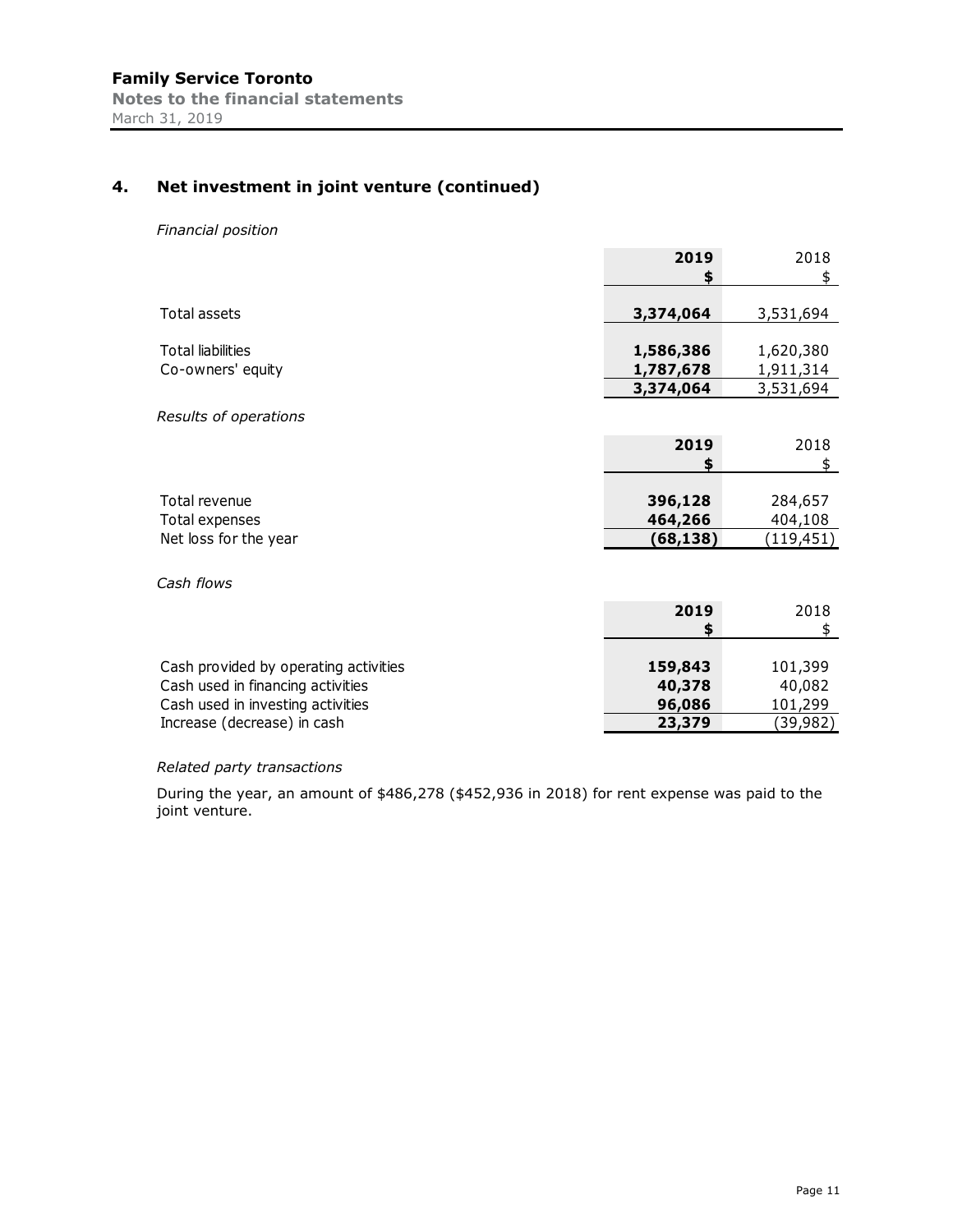|                                                         | 2019       | 2018    |
|---------------------------------------------------------|------------|---------|
|                                                         | S          |         |
|                                                         |            |         |
| Ministry of Children, Community and Social Services     | 26,081,364 |         |
| Canada Revenue Agency (Harmonized Sales Tax receivable) | 568,836    | 348,385 |
| Government of Canada                                    | 141,632    | 29,161  |
| The Residence of Alter Inc.                             | 93,221     | 42,838  |
| Griffin Centre                                          | 54,295     | 33,157  |
| Skylark Children, Youth and families                    | 21,090     | 27,226  |
| Province of Ontario                                     | 11,146     | 5,098   |
| City of Toronto                                         | 7,645      | 3,220   |
| Family Services of Peel                                 | 2,880      | 6,560   |
| Other                                                   | 323        | 9,536   |
| Integrated Workplace Solutions customers                |            | 241,385 |
| 128 Sterling Joint Venture                              |            | 18,750  |
|                                                         | 26,982,432 | 765,316 |

#### **5. Grants and accounts receivable – General Fund**

The above amount receivable from the Ministry of Children, Community and Social Services is related to the PassportONE program (see Note 9).

# **6. Capital assets**

|                         |            |                    | 2019            | 2018      |
|-------------------------|------------|--------------------|-----------------|-----------|
|                         |            | <b>Accumulated</b> | <b>Net book</b> | Net book  |
|                         | Cost       | amortization       | value           | value     |
|                         | S          |                    | S               | \$        |
|                         |            |                    |                 |           |
| <b>Buildings</b>        | 12,526,685 | 130,486            | 12,396,199      |           |
| Computers               | 219,362    | 204,413            | 14,949          | 39,652    |
| Furniture and equipment | 886,147    | 278,689            | 607,458         | 14,314    |
| Leasehold improvements  | 1,300,854  | 610,423            | 690,431         | 902,021   |
| Computer software       | 4,505,758  | 2,728,728          | 1,777,030       | 84,257    |
| Computer software WIP   |            |                    |                 | 1,953,353 |
|                         | 19,438,806 | 3,952,739          | 15,486,067      | 2,993,597 |

During 2016, FST completed the sale of the 355 Church Street property for proceeds of \$13,430,301 resulting in a gain on sale of \$12,269,584. The proceeds were satisfied by the receipt of cash of \$1,000,000 and a vendor take back mortgage of \$12,430,301 (Note 8).

During the current year, FST completed the purchase of certain units of the 355 Church Street property. The purchase price of \$12,184,850 was satisfied from the mortgage receivable (Note 8). An additional \$341,835 was also transferred from property development costs (Note 7).

During the year, FST's PassportONE system became fully operational and hence the costs related to the system were transferred from Computer software WIP to Computer software.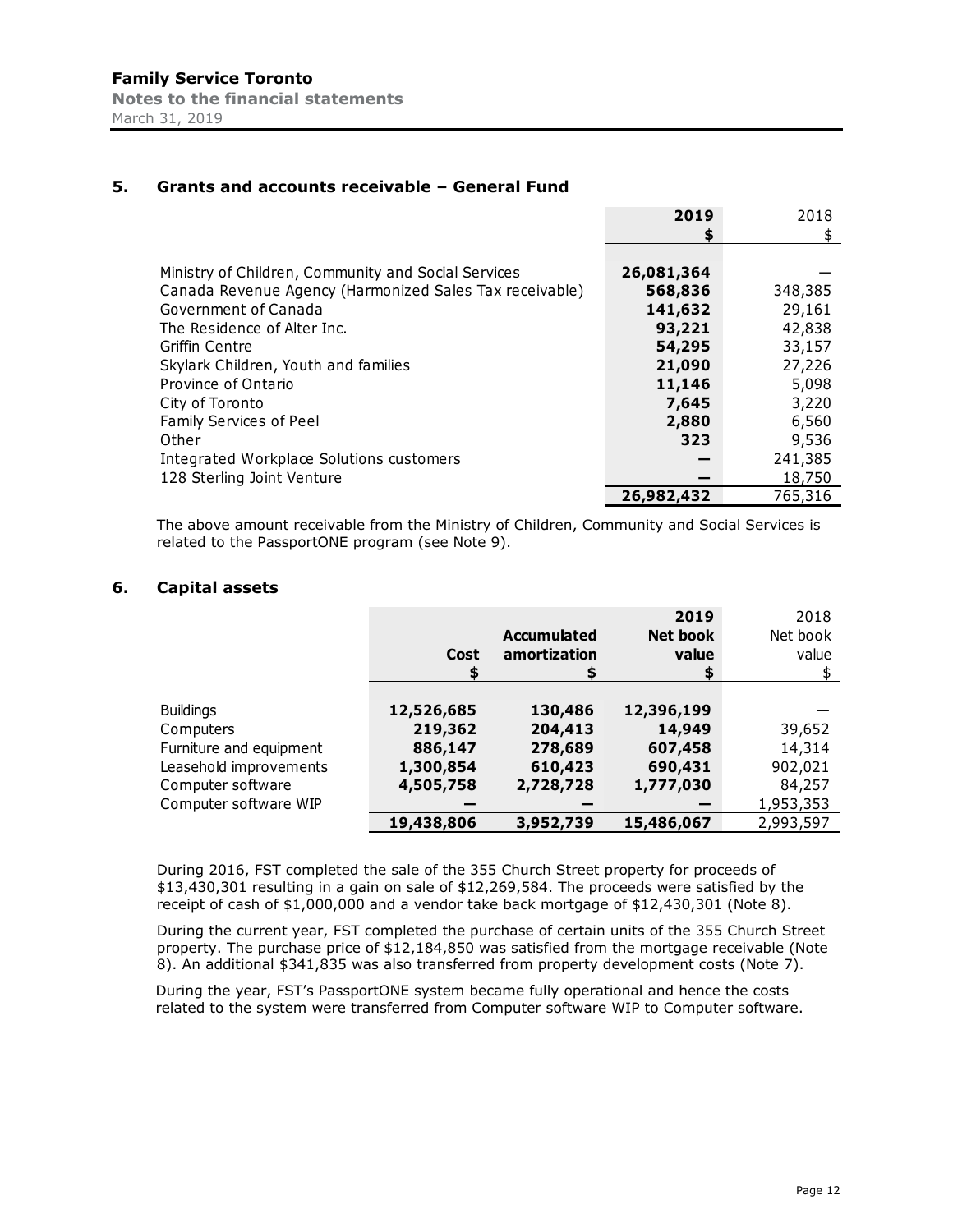# **7. Deferred property development costs**

#### *355 Church Street property development project*

In 2008, the Board of Directors (the "Board") agreed to proceed with a strategy to develop its property located at 355 Church Street, Toronto, ON, into new office space for FST and residential condominiums. In October 2010, the Board approved the expenses for the property development project to be taken from the Capital and Learning Fund, as needed, with the understanding that the expenses will be repaid from the proceeds of the property development project with appropriate interest so that the Fund is not eroded.

FST signed a purchase and sale agreement on October 20, 2011 (with subsequent amendments) for the development of the project, which commenced during 2016.

Amounts capitalized to the project are as follows:

| Up to 2011 | 144,067   |
|------------|-----------|
| 2012       | 92,125    |
| 2013       | 26,385    |
| 2014       | 8,766     |
| 2015       | 41,040    |
| 2016       | (16, 851) |
| 2018       | 171,294   |
| 2019       | 37,685    |
| 2019       | (504,511) |
|            |           |

 $\ddotmark$ 

In addition to the above \$504,511, \$30,044 was expensed in 2011, and interest of \$40,158 was charged, resulting in project cost to date of \$574,713. During the current year, the project was completed and the purchase of certain units of the 355 Church Street property was finalized on November 1, 2018. \$341,835 of property development costs were transferred to the cost of the building, and the remaining \$162,676 is included in furniture and equipment (Note 6).

#### **8. Mortgage receivable**

During 2016, FST entered into a vendor take back mortgage in the amount of \$12,430,301 (Note 6). The mortgage was carried at face value in the Statement of financial position and was interest free without a maturity date. It did not require monthly principal or interest payments and was unsecured.

During the current year, FST completed the purchase of certain units of the 355 Church Street property. \$12,184,850 of the mortgage receivable amount was used to satisfy the purchase price and the remaining \$245,451 was received in cash.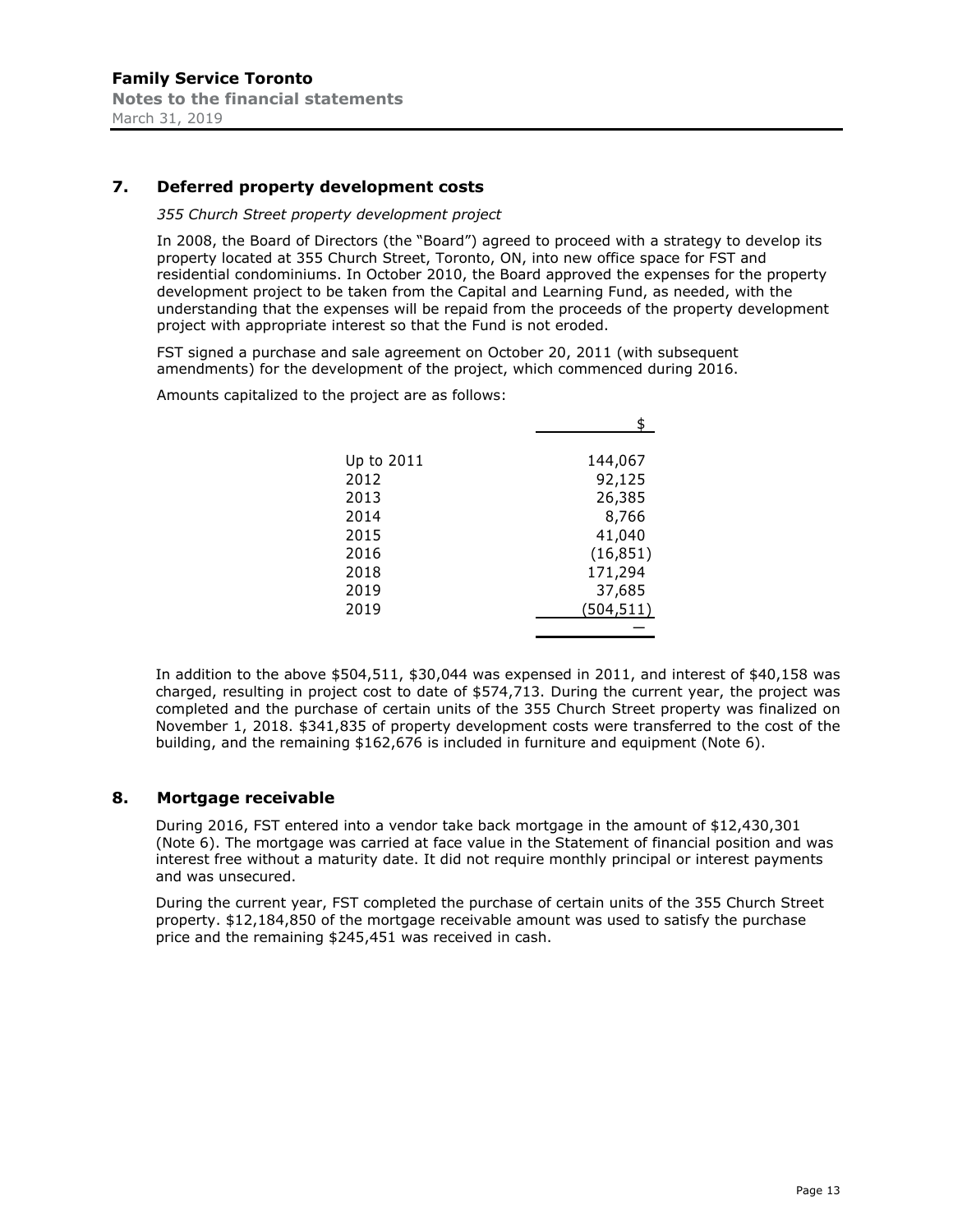#### **9. Accounts payable and accrued liabilities**

Accounts payable and accrued liabilities include \$13,028,397 of unpaid claims for the PassportONE program that have been submitted by clients. In addition, \$28,722,061 has been accrued as at the year-end for unclaimed amounts. Of this total, \$26,081,364 is included in accounts receivable.

Accounts payable and accrued liabilities also include an amount outstanding with respect to government remittances as at March 31, 2019 of \$126,986 (\$51,557 in 2018).

# **10. Family Service Toronto Employee Assistance Program ("FSEAP") and Integrated Workplace Solutions ("IWS") write off of losses**

| $2016$ – FSEAP | 1,699,662 |
|----------------|-----------|
| $2017 - FSEAP$ | 38,951    |
| $2018 - IWS$   | 29,923    |
|                | 1,768,536 |

The Board of Directors approved management's recommendation to wind down IWS on June 26, 2018. IWS gave notice to its customers and stopped taking cases on September 1, 2018. The total loss to date of \$1,768,536 has been written off through the Capital and Learning Fund.

#### **11. Deferred contributions and deferred capital contributions**

#### *(a) Deferred contributions*

#### *General Fund*

Deferred contributions reported in the General Fund relate to restricted operating funding received in the current and prior years that are to be used in a subsequent year. For example, grants received for work to be completed in the next fiscal year and unspent contributions which have externally imposed restrictions are included in this category.

The breakdown by source of revenue is as follows:

|                               | 2019    | 2018    |
|-------------------------------|---------|---------|
|                               |         |         |
|                               |         |         |
| Province of Ontario           | 47,054  | 66,982  |
| Special purpose contributions | 56,767  | 56,767  |
| City of Toronto               |         | 42,526  |
| Government of Canada          | 20,518  | 23,769  |
| Other agencies                | 50,457  | 22,595  |
| Foundations                   |         | 1,737   |
|                               | 174,796 | 214,376 |
|                               |         |         |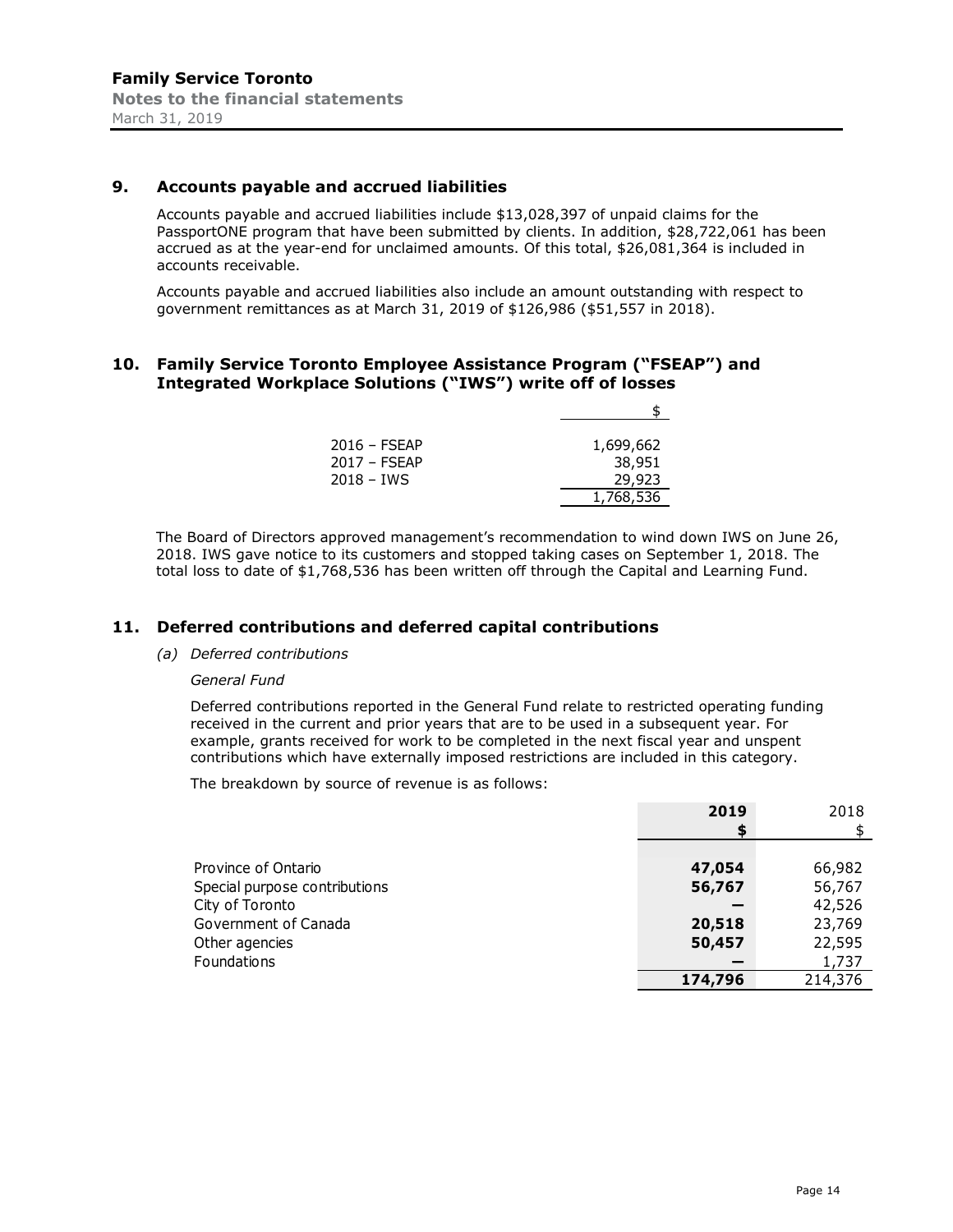# **11. Deferred contributions and deferred capital contributions (continued)**

*(a) Deferred contributions (continued)* 

#### *Endowment Funds*

Deferred contributions reported in the Endowment Fund represent unspent restricted investment income net of investment management fees earned on the various endowment funds.

|                                     | Note | 2019    | 2018    |
|-------------------------------------|------|---------|---------|
| Beginning balance                   | 3.   | 297,313 | 267,963 |
| Interest earned for the year        |      | 36,431  | 21,536  |
| Realized gain on sale of investment |      | 2,086   | 7,814   |
| Ending balance                      |      | 335,830 | 297,313 |

#### *(b) Deferred capital contributions*

#### *Capital and Learning Fund*

Deferred capital contributions reported in the Capital and Learning Fund consist of the restricted contributions with which some of FST's leasehold improvements, computers, computer software and furniture and equipment were originally purchased.

The changes for the year in the deferred capital contributions balance reported in the Capital and Learning Fund are as follows:

|                                                                                     | 2019                               | 2018                    |
|-------------------------------------------------------------------------------------|------------------------------------|-------------------------|
|                                                                                     |                                    |                         |
| Beginning balance<br>Additions                                                      | 2,135,850                          | 381,995                 |
| Grants received<br>Less                                                             | 732,664                            | 1,997,744               |
| Disposal of leasehold inducements<br>Amounts amortized to revenue<br>Ending balance | (4, 281)<br>(736,319)<br>2,127,914 | (243, 889)<br>2,135,850 |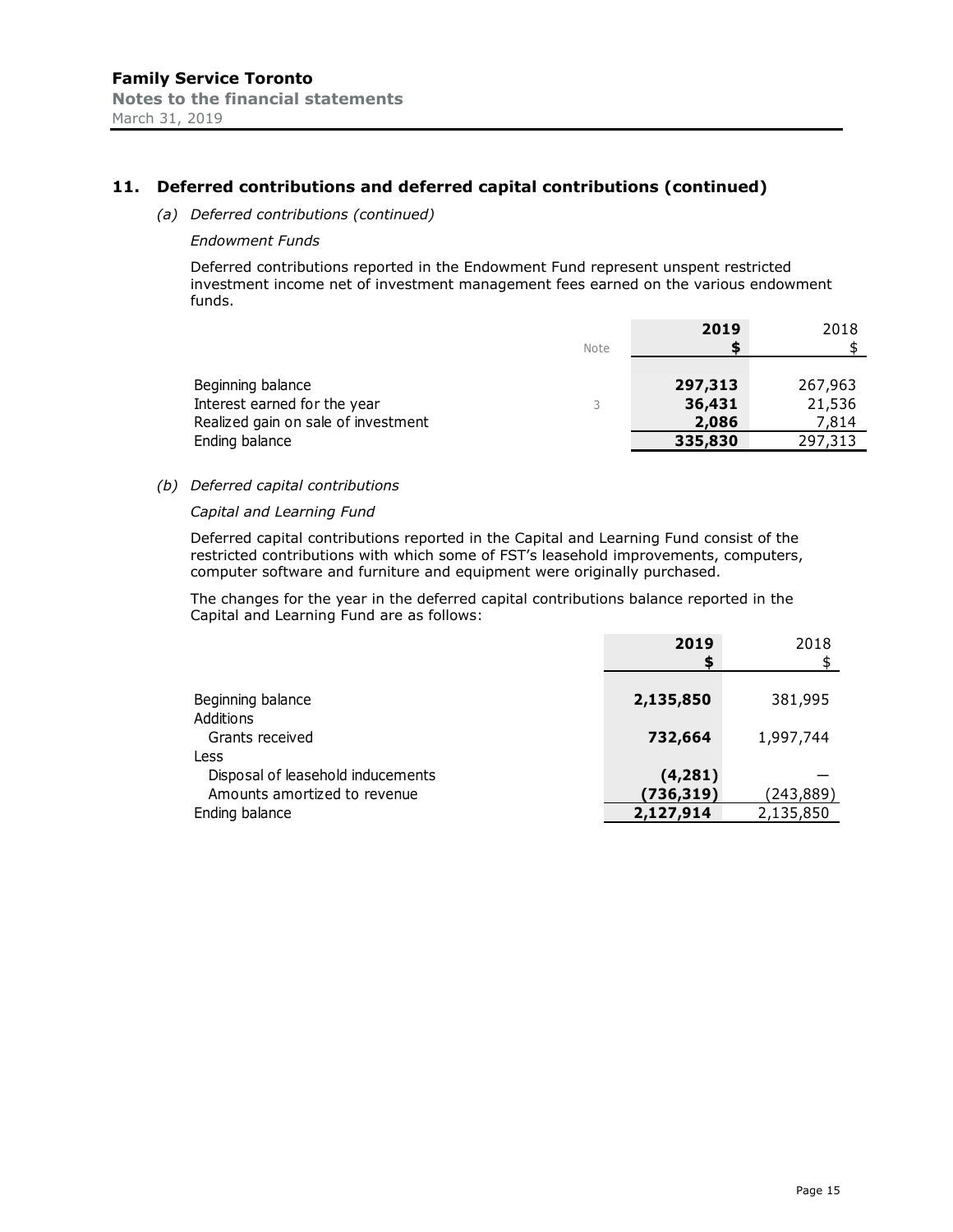# **12. Externally restricted fund balances**

Major categories of externally imposed restrictions on fund balances are as follows:

|                                   | 2019    | 2018    |
|-----------------------------------|---------|---------|
| Hindmarsh endowment fund          | 500,100 | 500,100 |
| Other endowment funds             | 158,904 | 158,904 |
| Unrealized investment gain/(loss) | 58,005  | 33,683  |
|                                   | 717,009 | 692,687 |

The Hindmarsh Endowment Fund was provided in 1984 by the Atkinson Charitable Foundation to provide income for utilities, repairs and maintenance costs of the Family Life Centre located in Bolton, Ontario, a program which FST no longer operates. By agreement with the Foundation, there has been no impairment to the capital portion of the Endowment Fund, and the purpose of the interest of the Endowment Fund has been varied. The Endowment Fund interest, together with an operating grant from the Foundation, will be used towards Social Reform activities.

All of the endowment funds have restrictions on the use of the interest earned by the capital in the fund. The interest earned but not yet spent to March 31, 2019 is reported as deferred contributions in the Endowment Fund (Note 11).

#### **13. Internally restricted and invested in capital assets fund balances**

The Board of Directors has internally restricted \$1,457,602 (\$1,580,184 in 2018) to be used for capital and learning requirements.

The Invested in capital assets fund consist of the following:

|                                                                    | <b>Notes</b>          | 2019                        | 2018                        |
|--------------------------------------------------------------------|-----------------------|-----------------------------|-----------------------------|
| Net book value of capital assets                                   | 6                     | 15,486,067                  | 2,993,597                   |
| Less<br>Deferred capital contributions<br>Deferred lease inducment | 11 <sub>b</sub><br>16 | (2, 127, 914)<br>(314, 968) | (2, 135, 850)<br>(421, 273) |
|                                                                    |                       | 13,043,185                  | 436,474                     |

The balance of \$13,043,185 (\$436,474 in 2018) represents the net book value of the 355 Church Street property and unfunded leasehold improvements at the 128 Sterling Road property that will be recovered from future program funding.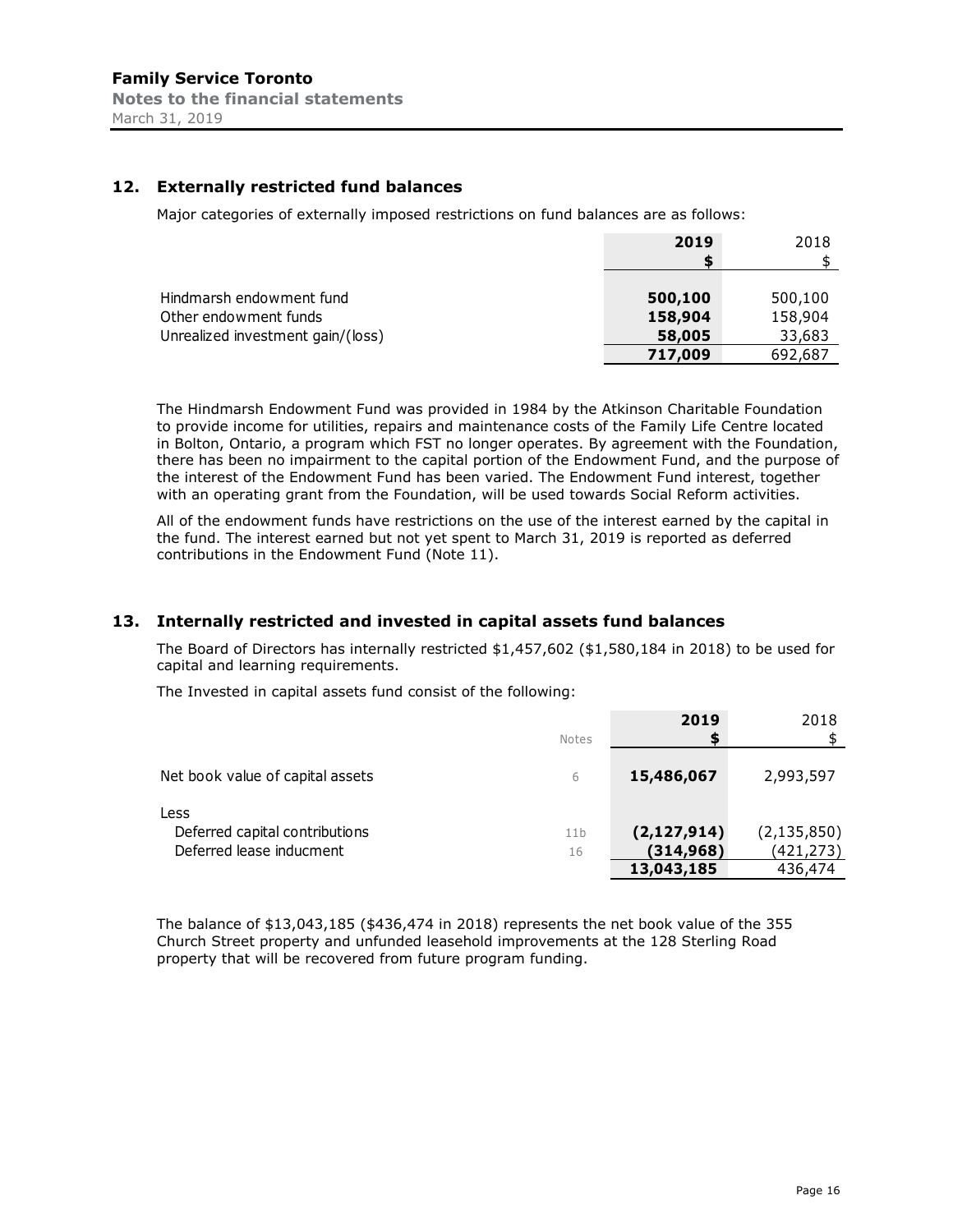# **14. Revenue - government**

*General Fund* 

|                                                                                                                                                                                                                                                                                                                             | 2019                                                                      | 2018                                                                      |
|-----------------------------------------------------------------------------------------------------------------------------------------------------------------------------------------------------------------------------------------------------------------------------------------------------------------------------|---------------------------------------------------------------------------|---------------------------------------------------------------------------|
|                                                                                                                                                                                                                                                                                                                             | S                                                                         | \$                                                                        |
| Federal<br>Public Health Agency of Canada<br><b>Employment and Social Development Canada</b><br>Immigration, Refugees and Citizenship Canada                                                                                                                                                                                | 110,546<br>97,353<br>263,368                                              | 110,546<br>6,899<br>264,174                                               |
| Provincial                                                                                                                                                                                                                                                                                                                  |                                                                           |                                                                           |
| Ministry of Children, Community and Social Services<br>Toronto Central Local Health Integration Network<br>Ministry of Attorney General<br>Ministry of Health and Long-Term Care - AIDS Bureau<br>Ministry of Senior Affairs<br>Ministry of Status of Women<br>Ministry of Citizenship, Immigration and International Trade | 141,236,377<br>835,378<br>495,656<br>145,520<br>99,432<br>85,372<br>7,457 | 39,196,319<br>665,034<br>503,767<br>141,540<br>56,560<br>12,628<br>10,749 |
| Municipal                                                                                                                                                                                                                                                                                                                   |                                                                           |                                                                           |
| City of Toronto - Community Service Partnership                                                                                                                                                                                                                                                                             | 108,550                                                                   | 106,315                                                                   |
| City of Toronto - Investing in Neighbourhoods                                                                                                                                                                                                                                                                               | 30,631                                                                    | 36,818                                                                    |
| City of Toronto - Community Projects                                                                                                                                                                                                                                                                                        | 37,000                                                                    |                                                                           |
|                                                                                                                                                                                                                                                                                                                             | 143,552,640                                                               | 41,111,349                                                                |

# **15. Pension plan**

The employer pension expense for the defined contributions plan amounted to \$60,828 (\$60,764 in 2018).

# **16. Deferred lease inducements**

#### *General Fund*

Total rent payable is calculated over the term of the lease and straight-lined, resulting in a long-term liability. The total long-term liability of \$261,599 (\$247,369 in 2018) includes free rent.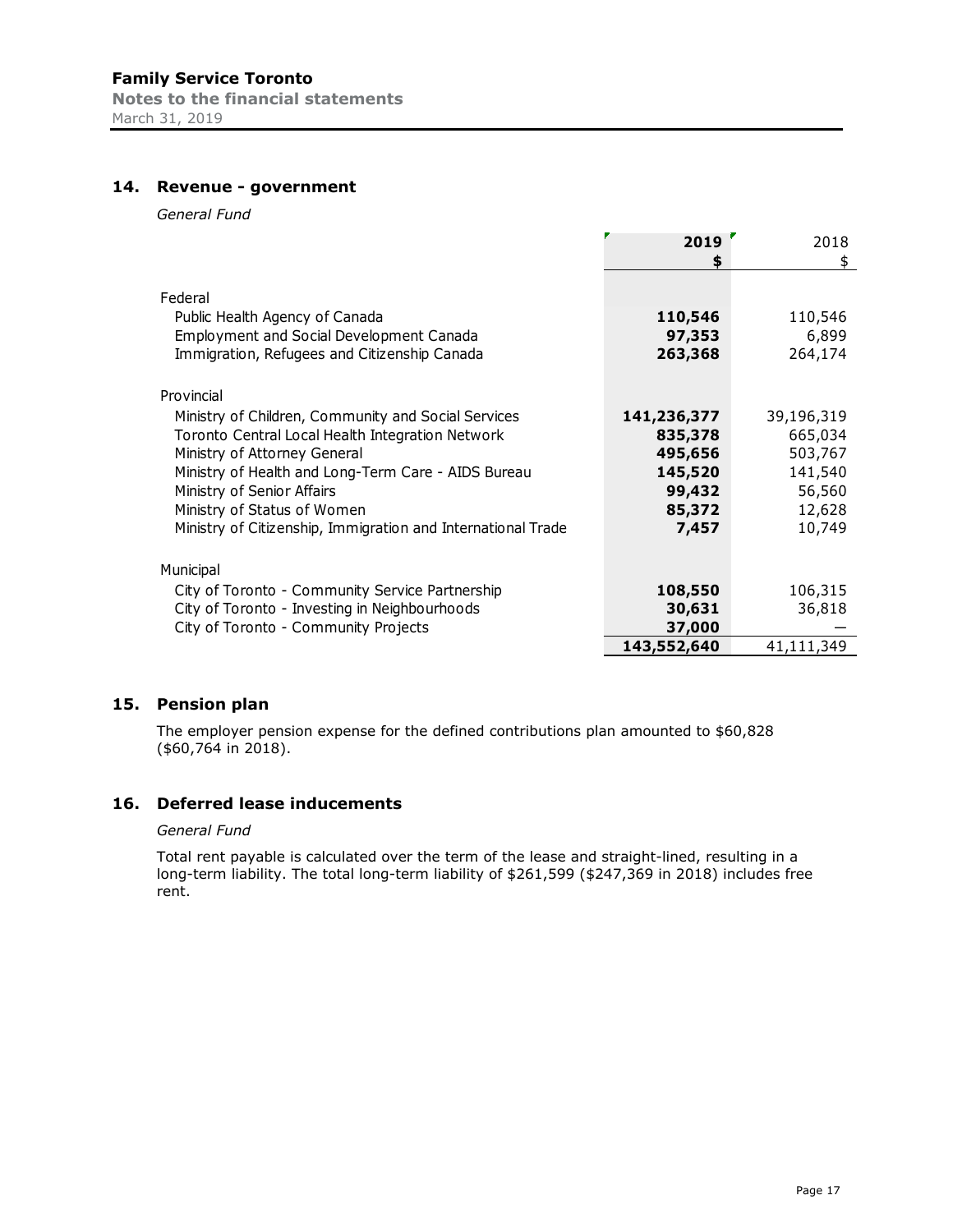# **16. Deferred lease inducements (continued)**

# *Capital and Learning Fund*

During the prior year, FST was reimbursed by the landlord for leasehold improvements made to the leased space. The changes in deferred lease inducements are as follows:

|                                | 2019      | 2018      |
|--------------------------------|-----------|-----------|
|                                |           |           |
|                                |           |           |
| Balance, beginning of the year | 421,273   | 476,825   |
| Amortization                   | (50, 518) | (55, 552) |
| Lease inducements write-off    | (55,787)  |           |
| Balance, end of year           | 314,968   | 421,273   |
|                                |           |           |
| Current portion                | 42,468    | 55,552    |
| Long-term portion              | 272,500   | 365,721   |
|                                | 314,968   | 421,273   |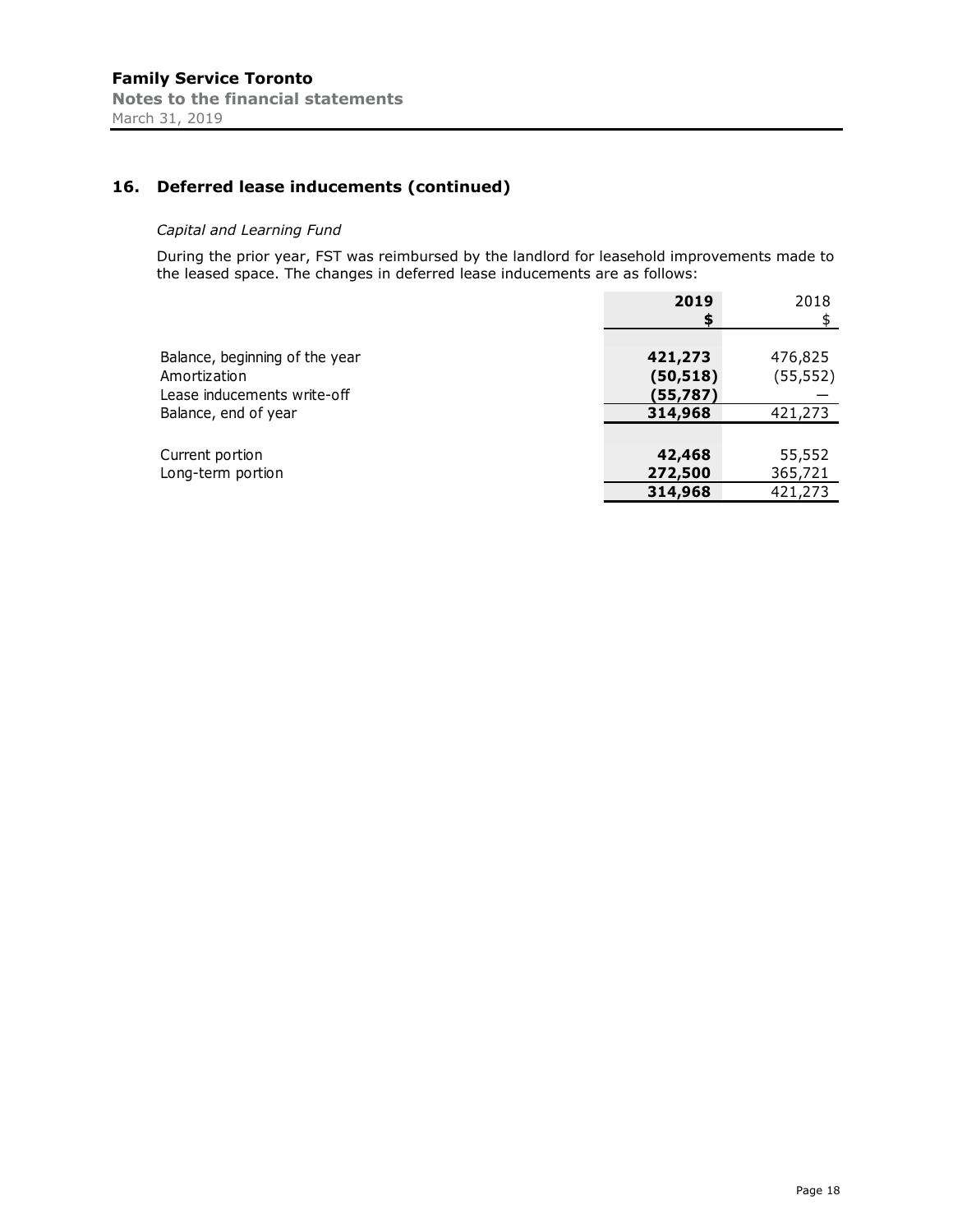# **17. Contracts with Ministry of Children, Community and Social Services that are in surplus or deficit positions**

FST has a Service Contract/CFST Approval with the Ministry of Children, Community and Social Services ("MCCSS"). A reconciliation report summarizes by service (detail code), all revenues and expenses and identifies any resulting surplus or deficit that relates to the Service Contract/CFSA Approval.

A review of these reports shows the following services to be in a surplus/(deficit) position as at March 31, 2019. A summary of the contract is as follows:

| Cost Centre           | <b>DS Coord</b><br><b>Proc</b> | Children | <b>Adult PSW</b> | <b>IQAL-CPS</b><br><b>POS</b> | <b>POS</b>        | <b>S.I.L.</b> | Respite | Group<br>Living                         | <b>Special</b><br><b>Service</b> | Passport<br>Coord<br><b>Process</b> |           |
|-----------------------|--------------------------------|----------|------------------|-------------------------------|-------------------|---------------|---------|-----------------------------------------|----------------------------------|-------------------------------------|-----------|
| MCCSS detail code     | 9133                           | 9252     | 8888             | 9131                          | 9131              | 9112          | 9130    | 8847                                    | 9132                             | 9134                                |           |
| MCCSS TPBE #          | 928799                         | 928799   | 928799           | 928799                        | 1000840           | 928799        | 928799  | 928799                                  | 928799                           | 39330                               | Sub-total |
|                       | \$                             | \$       | \$               | \$                            | \$                | \$            | \$      | \$                                      | \$                               | \$                                  | \$        |
| <b>MCCSS</b> contract |                                |          |                  |                               |                   |               |         |                                         |                                  |                                     |           |
| Miscellaneous         | 692,923                        | 299,142  | 241,488          | 1,637,927                     | 174,167           | 358,677       | 53,793  | 545,804                                 | 973,212                          | 1,753,550                           | 6,730,683 |
| revenue               | 1,245                          |          |                  |                               |                   |               |         |                                         | 4,560                            | 48,473                              | 54,278    |
| Revenue               | 694,168                        | 299,142  | 241,488          | 1,637,927                     | 174,167           | 358,677       | 53,793  | 545,804                                 | 977,772                          | 1,802,023                           | 6,784,961 |
|                       |                                |          |                  |                               |                   |               |         |                                         |                                  |                                     |           |
| Expenses              |                                |          |                  |                               |                   |               |         |                                         |                                  |                                     |           |
| Salaries              | 294,334                        | 206,329  | 99,675           | $\qquad \qquad$               | 3,378             | 43,015        |         |                                         | 516,573                          | 575,546                             | 1,738,850 |
| Employee benefits     | 59,922                         | 37,620   | 18,665           |                               | 862               | 7,638         |         | -                                       | 100,411                          | 131,288                             | 356,406   |
| Travel and            |                                |          |                  |                               |                   |               |         |                                         |                                  |                                     |           |
| communication         | 5,509                          | 8,822    | 1,871            |                               | —                 |               |         | $\qquad \qquad \  \  \, -\qquad \qquad$ | 43,409                           | 17,420                              | 77,031    |
| Services              | 19,215                         | 5,028    |                  |                               | $\qquad \qquad -$ | 2,196         |         | $\qquad \qquad -$                       | 140,482                          | 588,658                             | 755,579   |
| Supplies and          |                                |          |                  |                               |                   |               |         |                                         |                                  |                                     |           |
| equipment             | 2,207                          | 280      | 52               |                               |                   |               |         | -                                       | 48,041                           | 50,713                              | 101,293   |
| Client purchase of    |                                |          |                  |                               |                   |               |         |                                         |                                  |                                     |           |
| services              |                                |          | $\qquad \qquad$  | 1,318,112                     | 142,630           | 216,687       | 40,029  | 485,022                                 | 30,305                           |                                     | 2,232,785 |
| Capital purchase      |                                |          |                  |                               |                   |               |         |                                         |                                  | 125,227                             | 125,227   |
| MCCSS admin           |                                |          |                  |                               |                   |               |         |                                         |                                  |                                     |           |
| allocation            | 51,756                         | 28,632   | 17,496           | -                             | 17,412            | 12,324        |         | $\qquad \qquad -$                       | 93,624                           | 162,972                             | 384,216   |
|                       | 432,943                        | 286,711  | 137,759          | 1,318,112                     | 164,282           | 281,860       | 40,029  | 485,022                                 | 972,845                          | 1,651,824                           | 5,771,387 |
| Surplus (deficit)     | 261,225                        | 12,431   | 103,729          | 319,815                       | 9,885             | 76,817        | 13,764  | 60,782                                  | 4,927                            | 150,199                             | 1,013,574 |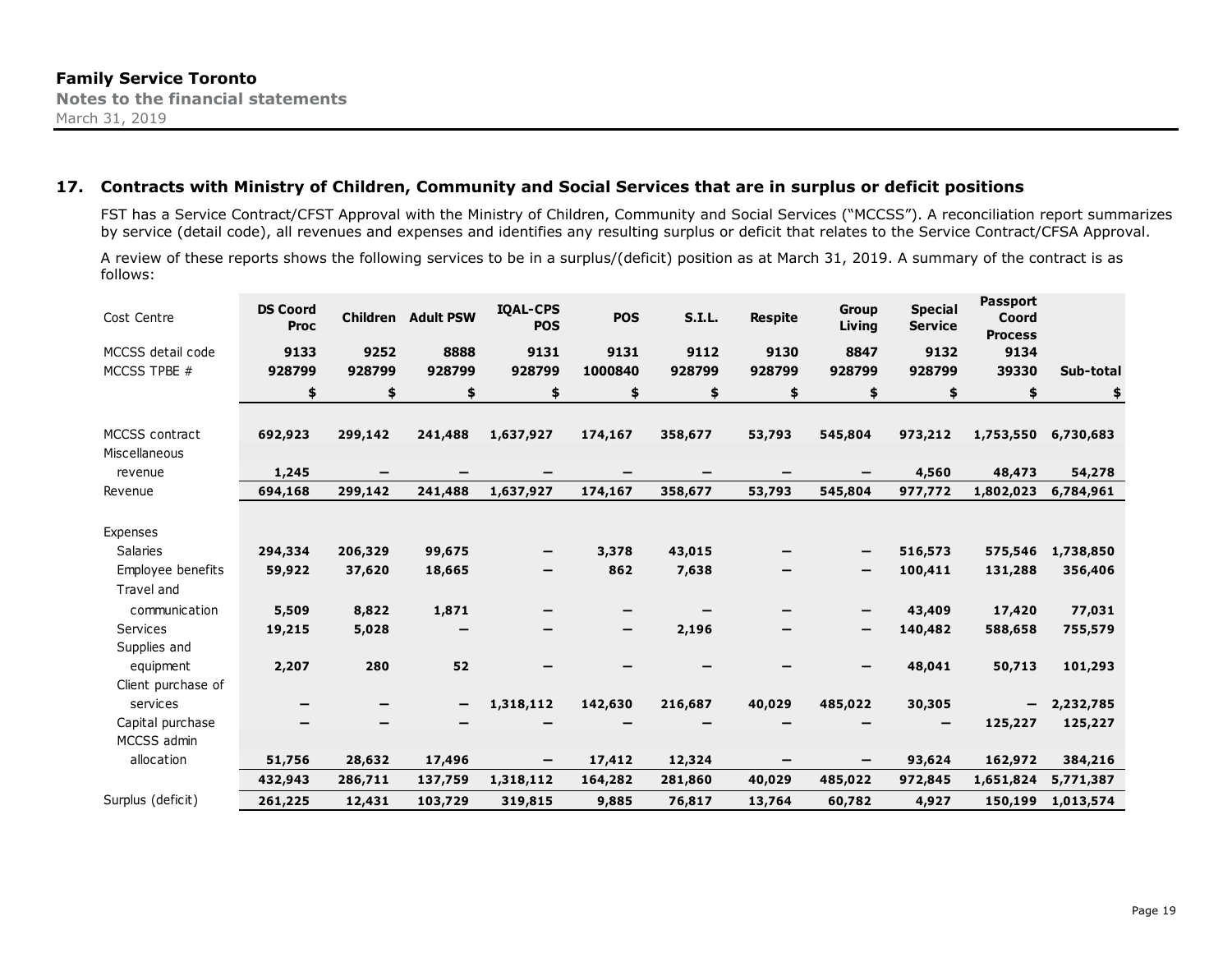| Cost Centre<br>MCCSS detail code<br>MCCSS TPBE # | <b>Passport POS</b><br>9134<br>1000840 | Person<br><b>Directed</b><br><b>Planning</b><br>9131<br>39330 | <b>VAW</b><br>Counselling<br><b>Service</b><br>8773<br>112876 | <b>VAW Client</b><br><b>Survey</b><br>8786<br>112876 | Part-PDP<br>9131<br>112876 | <b>DS Com DS Passport</b><br><b>ONE</b><br>9134<br>112876 | Partner<br><b>Facility</b><br>Renewal<br>8915<br>39330 | <b>PFR</b> - Fire<br>Code<br><b>Retrofit</b><br>8917<br>39330 | Sub-total   | <b>Total</b> | 2018       |
|--------------------------------------------------|----------------------------------------|---------------------------------------------------------------|---------------------------------------------------------------|------------------------------------------------------|----------------------------|-----------------------------------------------------------|--------------------------------------------------------|---------------------------------------------------------------|-------------|--------------|------------|
|                                                  | \$                                     | \$                                                            | \$                                                            | \$                                                   | \$                         | \$                                                        | \$                                                     | \$                                                            | \$          | \$           | \$         |
| MCCSS contract                                   | 131,169,946                            | 116,000                                                       | 742,811                                                       | 2,100                                                | 56,016                     | 4,030,000                                                 | 12,600                                                 | 9,300                                                         | 136,138,773 | 142,869,456  | 43,366,609 |
| Miscellaneous                                    |                                        |                                                               |                                                               |                                                      |                            |                                                           |                                                        |                                                               |             |              |            |
| revenue                                          |                                        |                                                               | 26,370                                                        |                                                      |                            |                                                           |                                                        |                                                               | 26,370      | 80,648       | 89,314     |
| Revenue                                          | 131,169,946                            | 116,000                                                       | 769,181                                                       | 2,100                                                | 56,016                     | 4,030,000                                                 | 12,600                                                 | 9,300                                                         | 136,165,143 | 142,950,104  | 43,455,923 |
| Expenses                                         |                                        |                                                               |                                                               |                                                      |                            |                                                           |                                                        |                                                               |             |              |            |
| <b>Salaries</b>                                  | -                                      | 9,980                                                         | 537,185                                                       | $\qquad \qquad$                                      | 49,805                     | 613,673                                                   |                                                        | $\qquad \qquad \blacksquare$                                  | 1,210,643   | 2,949,493    | 2,573,058  |
| Employee benefits                                | -                                      | 1,685                                                         | 94,297                                                        | -                                                    | 6,675                      | 97,911                                                    |                                                        |                                                               | 200,568     | 556,974      | 505,620    |
| Travel and                                       |                                        |                                                               |                                                               |                                                      |                            |                                                           |                                                        |                                                               |             |              |            |
| communication                                    |                                        | 96                                                            | 11,872                                                        |                                                      | 2,814                      | 15,203                                                    |                                                        |                                                               | 29,985      | 107,016      | 105,160    |
| Services                                         | -                                      | 90,027                                                        | 50,306                                                        | 1,220                                                | 775                        | 2,568,924                                                 |                                                        | -                                                             | 2,711,252   | 3,466,831    | 738,175    |
| Supplies and<br>equipment                        |                                        | -                                                             | 6,449                                                         | 880                                                  | 13                         | 173,606                                                   |                                                        |                                                               | 180,948     | 282,241      | 70,132     |
| Client purchase of<br>services                   |                                        |                                                               |                                                               |                                                      |                            |                                                           |                                                        |                                                               |             |              |            |
|                                                  | 131,382,557                            |                                                               | $\qquad \qquad \blacksquare$                                  |                                                      | —                          |                                                           |                                                        | $-$                                                           | 131,382,557 | 133,615,342  | 34,796,826 |
| Capital purchase<br>MCCSS admin                  |                                        |                                                               |                                                               |                                                      | -                          | 246,050                                                   | 12,600                                                 | 9,300                                                         | 267,950     | 393,177      | 1,989,824  |
| allocation                                       |                                        |                                                               | 69,072                                                        |                                                      |                            |                                                           |                                                        |                                                               |             |              |            |
|                                                  | -                                      | 11,604                                                        |                                                               |                                                      | -                          | 207,012                                                   |                                                        |                                                               | 287,688     | 671,904      | 499,522    |
|                                                  | 131,382,557                            | 113,392                                                       | 769,181                                                       | 2,100                                                | 60,082                     | 3,922,379                                                 | 12,600                                                 | 9,300                                                         | 136,271,591 | 142,042,978  | 41,278,317 |
| Surplus (deficit)                                | (212, 611)                             | 2,608                                                         | —                                                             | -                                                    | (4,066)                    | 107,621                                                   | —                                                      | $\overline{\phantom{m}}$                                      | (106, 448)  | 907,126      | 2,177,606  |

# **17. Contracts with Ministry of Children, Community and Social Services that are in surplus or deficit positions (continued)**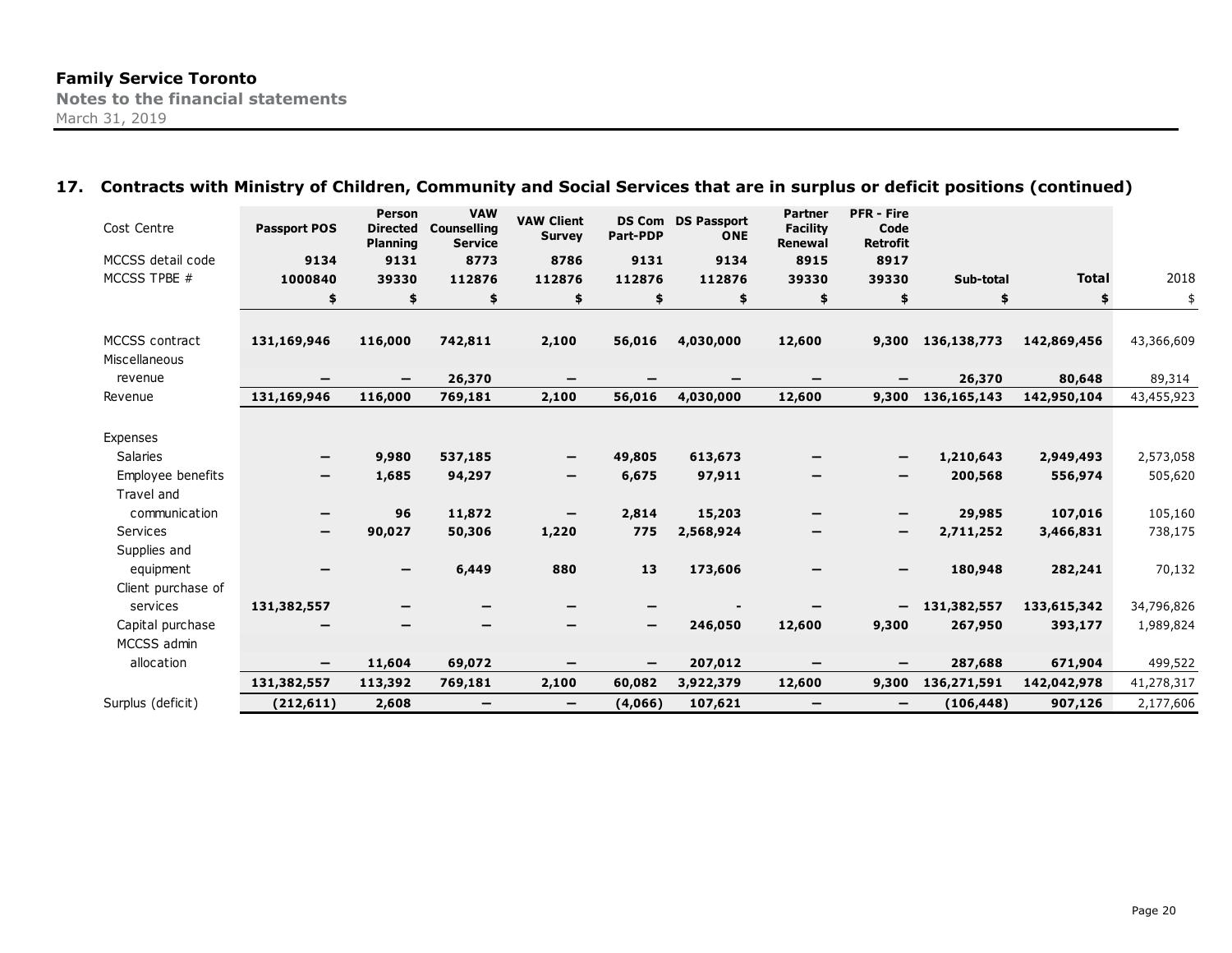# **18. Contracts with Ministry of the Attorney General**

The Partner Assault Response ("PAR") program was funded by the Ministry of the Attorney General ("MAG"). Revenues and expenses for this contract are combined with revenues and expenses of all other programs of FST in the Statement of operations. In accordance with the agreement with the MAG, the revenues and expenses related to the PAR program contract of 2018/2019 are as follows:

|                                                     | 2019      | 2018      |
|-----------------------------------------------------|-----------|-----------|
|                                                     |           | \$        |
|                                                     |           |           |
| Revenue*                                            |           |           |
| MAG allocation                                      | 463,925   | 463,925   |
| MAG funding carried forward                         | 53,531    | 48,905    |
| Client fees                                         | 63,840    | 75,652    |
| <b>Other Revenues</b>                               | 500       | 4,140     |
|                                                     | 581,796   | 592,622   |
|                                                     |           |           |
| Expenses                                            |           |           |
| <b>Salaries</b>                                     | 436,587   | 440,333   |
| <b>Benefits</b>                                     | 80,164    | 78,825    |
| Rent                                                | 4,520     | 2,796     |
| Office supplies                                     | 2,838     | 5,436     |
| Telecommunications                                  | 9,196     | 8,765     |
| Office equipment (to include equipment maintenance) |           | 727       |
| Community workshops/meetings/events                 | 145       | 163       |
| Staff expenses (recruitment, travel, development)   | 344       | 1,177     |
| Audit                                               | 948       | 869       |
|                                                     | 534,742   | 539,091   |
|                                                     |           |           |
| Excess of revenue over expenses before              |           |           |
| the undernoted                                      | 47,054    | 53,531    |
| Less:                                               |           |           |
| Revenue deferred to 2018/2019 to complete           |           |           |
| "groups in process" - approved by MAG               |           | (53, 531) |
| Less:                                               |           |           |
| Revenue deferred to 2019/2020 to complete           |           |           |
| "groups in process" - approved by MAG               | (47, 054) |           |
| Excess of revenue over expenses                     |           |           |

\* \$25,255 (\$43,943 in 2018) Language Interpreter Services expenses and reimbursements from MAG were excluded.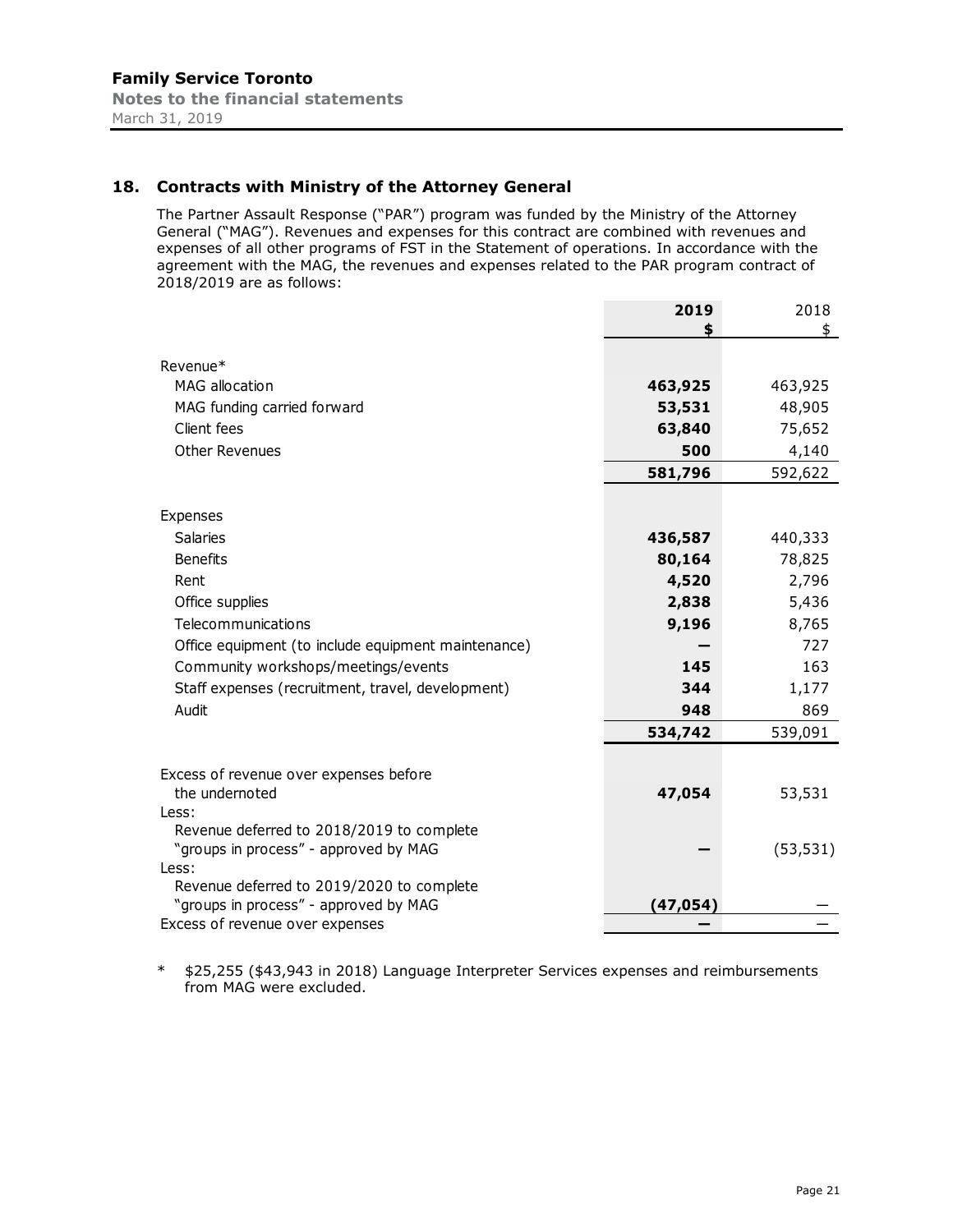# **19. Contract with Public Health Agency of Canada**

The Growing Up Healthy Downtown ("GUHD") project is funded by Public Health Agency of Canada ("PHAC"). Revenues and expenses for this contract are combined with revenues and expenses of all other programs of FST in the Statement of operations. In accordance with the agreement with the PHAC, the revenues and expenses related to the GUHD contract of 2018/2019 are as follows:

|                                                       | 2019    | 2018    |
|-------------------------------------------------------|---------|---------|
|                                                       | \$      | \$      |
|                                                       |         |         |
| Revenue                                               | 520,200 | 520,200 |
|                                                       |         |         |
| Expenses                                              |         |         |
| The 519 Church Street Community Centre                | 58,522  | 58,522  |
| Davenport-Perth Neighbourhood Community Health Centre | 58,522  | 58,522  |
| Dixon Hall                                            | 58,522  | 58,522  |
| Family Service Toronto                                | 110,546 | 110,546 |
| <b>Waterfront Community Centre</b>                    | 58,522  | 58,522  |
| West Neighbourhood House                              | 58,522  | 58,522  |
| <b>University Settlement</b>                          | 58,522  | 58,522  |
| <b>Woodgreen Community Services</b>                   | 58,522  | 58,522  |
|                                                       | 520,200 | 520,200 |
| Excess of revenue over expenses                       |         |         |

# **20. Contract with Ministry of Health and Long-Term Care - AIDS Bureau**

The HIV/AIDS Community Counseling program of David Kelley Services was funded by the Ministry of Health and Long-Term Care-AIDS Bureau. Revenues and expenses for this contract are combined with revenues and expenses of all other programs of FST in the Statement of operations. In accordance with the agreement with the Ministry, the revenues and expenses related to the program contract of 2018/2019 are as follows:

| S                                                   | \$ |
|-----------------------------------------------------|----|
|                                                     |    |
|                                                     |    |
| Revenue                                             |    |
| Ministry of Health and Long-Term Care - AIDS Bureau |    |
| Funding Program<br>145,520<br>143,320               |    |
| 143,320<br>145,520                                  |    |
| Expenses                                            |    |
| Salaries<br>111,474<br>111,943                      |    |
| 21,122<br>21,181<br><b>Benefits</b>                 |    |
| 6,720<br>Rent and utilities<br>6,720                |    |
| Supplies and other expenses<br>1,035<br>3,645       |    |
| Protected allocations<br>720<br>2,500               |    |
| 145,520<br>141,540                                  |    |
| 1,780<br>Excess of revenue over expenses            |    |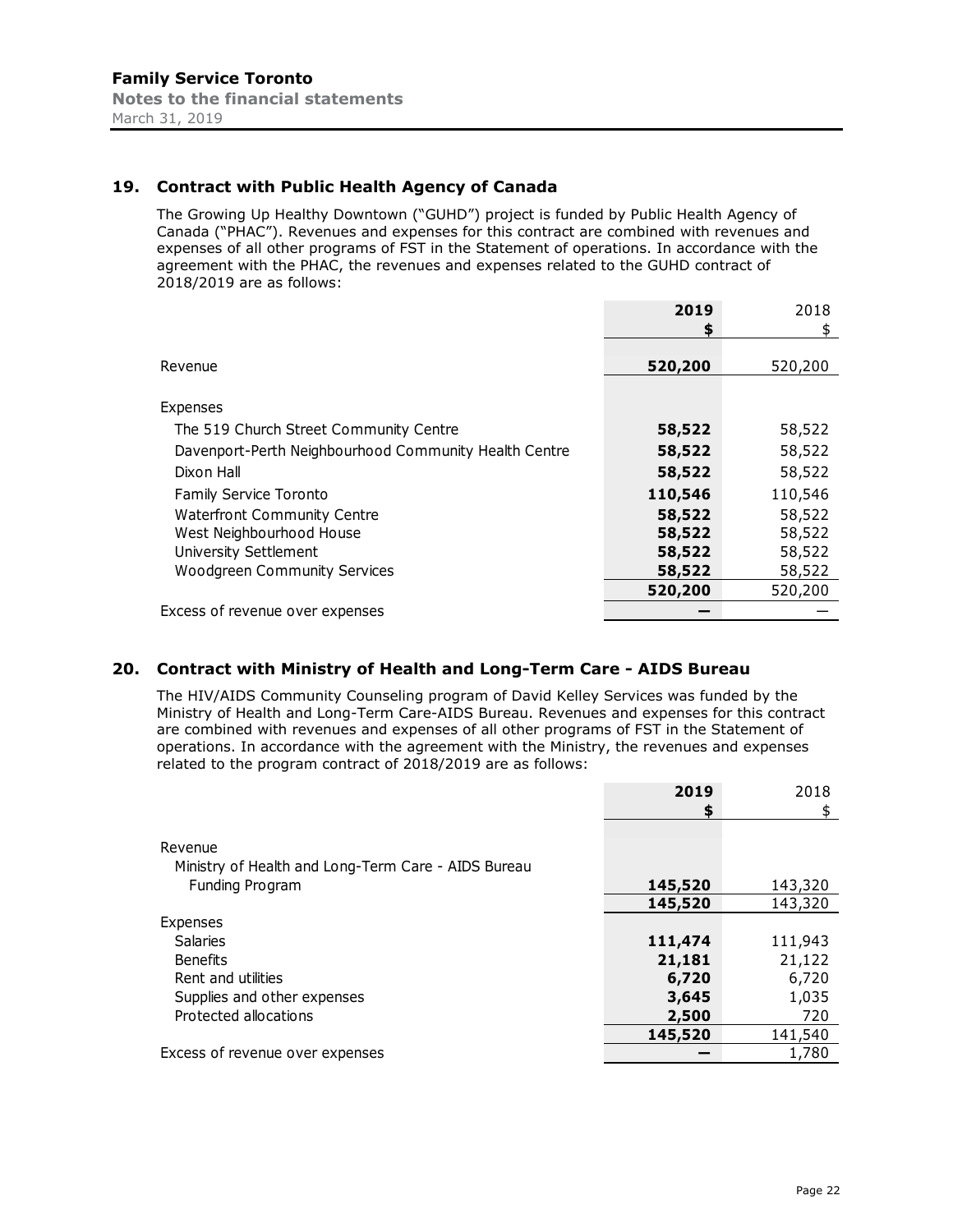#### **21. Additional disclosures**

FST is covered under the Broader Public Sector Accountability Act and Public Sector Salary Disclosure Act. Salaries of affected personnel are reported to the Ontario Government.

# **22. Commitments**

#### *Leases*

FST has operating lease commitments for premises and equipment up to 2026. The minimum annual payments are as follows:

| 2020       | 780,546   |
|------------|-----------|
| 2021       | 708,405   |
| 2022       | 736,227   |
| 2023       | 755,450   |
| 2024       | 623,627   |
| Thereafter | 785,592   |
|            | 4,389,847 |

#### **23. Contingencies and guarantees**

In the normal course of business, FST enters into agreements that meet the definition of a guarantee. FST's primary guarantees are as follows:

- (a) Indemnity has been provided to all directors and officers of FST for various items including, but not limited to, all costs to settle suits or actions due to their involvement with FST, subject to certain restriction. FST has purchased directors' and officers' liability insurance to mitigate the cost of any potential future suits or actions. The term of the indemnification is not explicitly defined, but is limited to the period over which the indemnified party served as a director or officer of FST. The maximum amount of any potential future payment cannot be reasonably estimated.
- (b) In the normal course of business, FST has entered into agreements that include indemnities in favour of third parties, such as purchase and sale agreements, confidentiality agreements, engagement letters with advisors and consultants, outsourcing agreements, leasing contracts, information technology agreements and service agreements. These indemnification agreements may require FST to compensate counterparties for losses incurred by the counterparties as a result of breaches in representation and regulations or as a result of litigation claims or statutory sanctions that may be suffered by the counterparty as a consequence of the transaction

The terms of these indemnities are not explicitly defined and the maximum amount of any potential reimbursement cannot be reasonably estimated.

The nature of these indemnification agreements prevents FST from making a reasonable estimate of the maximum exposure due to the difficulties in assessing the amount of liability which stems from the unpredictability of future events and the unlimited coverage offered to counterparties. Historically, FST has not made any significant payments under such or similar indemnification agreements and therefore no amount has been accrued in the balance sheet with respect to these agreements.

FST has a grievance that is in abeyance as of March 31, 2019. Since the amount and the outcome of this grievance is not determinable at this time, no provision has been made in the financial statements. Any settlement will be recognized in the period when the amount is known.